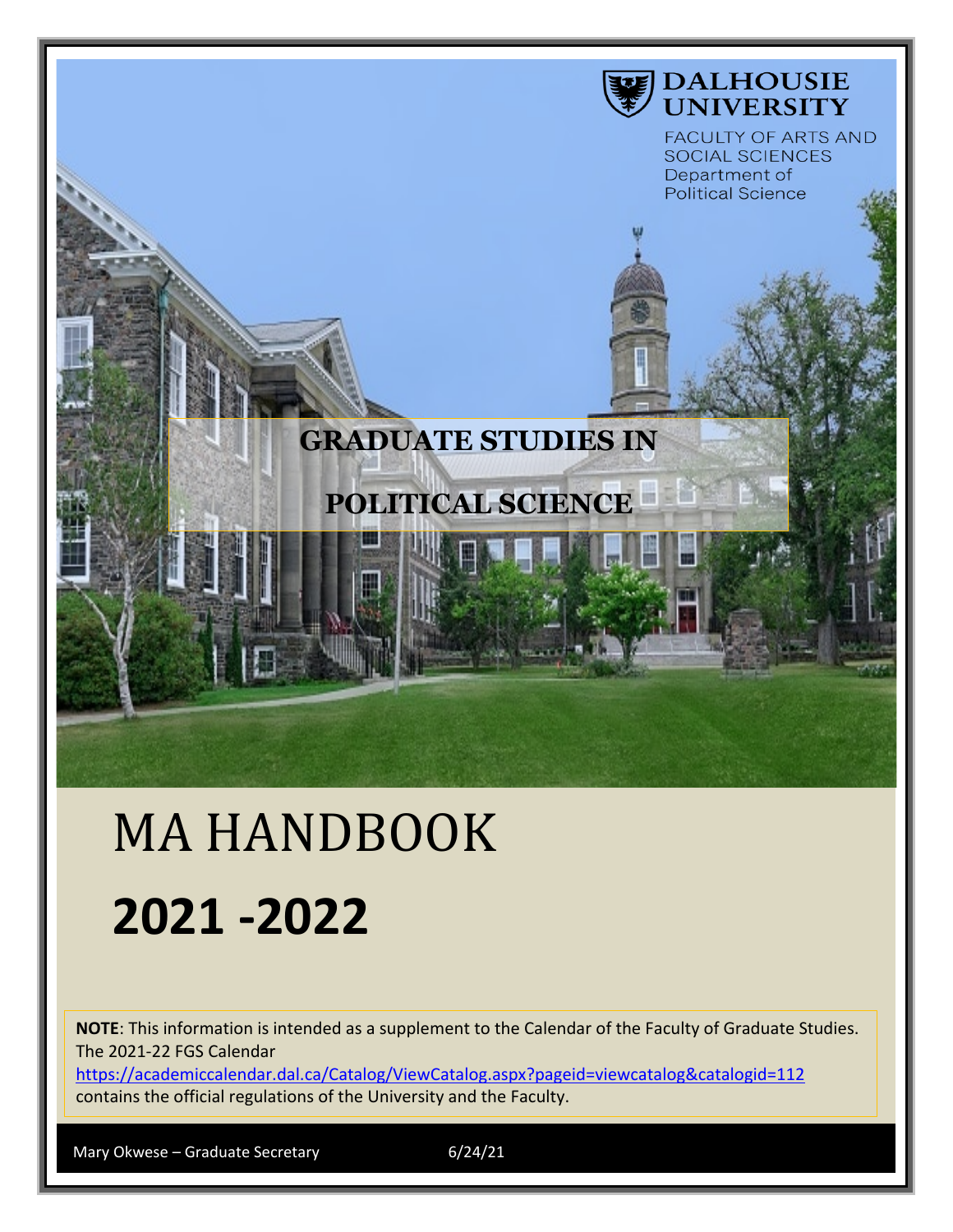## **CONTENTS**

#### **1.0 The Department**

1.1 Affiliated Units

1.2 Study Space

**2.0 Faculty and Staff**

#### **3.0 Programme Requirements for the MA**

**3.1 Classes**

**3.2 Thesis**

**3.3 Oral examination**

#### **3.4 Deadlines and important dates for MA students, 2021-2022**

#### **3.5 Registration, Programme Approval & Graduation**

3.5.1 Registering in the University

3.5.2 Programme Approval

3.5.3 Progress Reports

3.5.4 Graduation

#### **3.6 Tuition Fees and Financial Support**

3.6.1 Tuition Fees

3.6.2 External Scholarships

3.6.3 Faculty of Graduate Studies Scholarships

3.6.4 Killam Scholarships

3.6.5 Teaching Assistantships

3.6.6 Research and Travel Grants

3.6.7 Research Assistantships

#### **3.7 Minimum Academic Standing**

#### **3.8 Plagiarism**

#### **3.9 Limitations**

3.9.1 Time Limits

3.9.2 Outside Employment

3.9.3 Leaves of Absence

#### **4.0 Graduate Classes Offered**

4.1 Canadian Government and Politics

4.2 Comparative Politics

4.3 International Relations & Foreign Policy

4.4 Political Theory

4.5 Required for ALL POLI Graduate Students – Research Methods and Design

4.6 Reading Classes

#### **5.0 List of Required Forms and Relevant Links**

#### **6.0 Graduate Students' Associations**

**7.0 Housing**

**8.0 International Students**

**9.0 Further Information**

**Appendix A – Supervisors and Committee Members**

**Appendix B – Directed Reading Class Template**

**MA Appendices**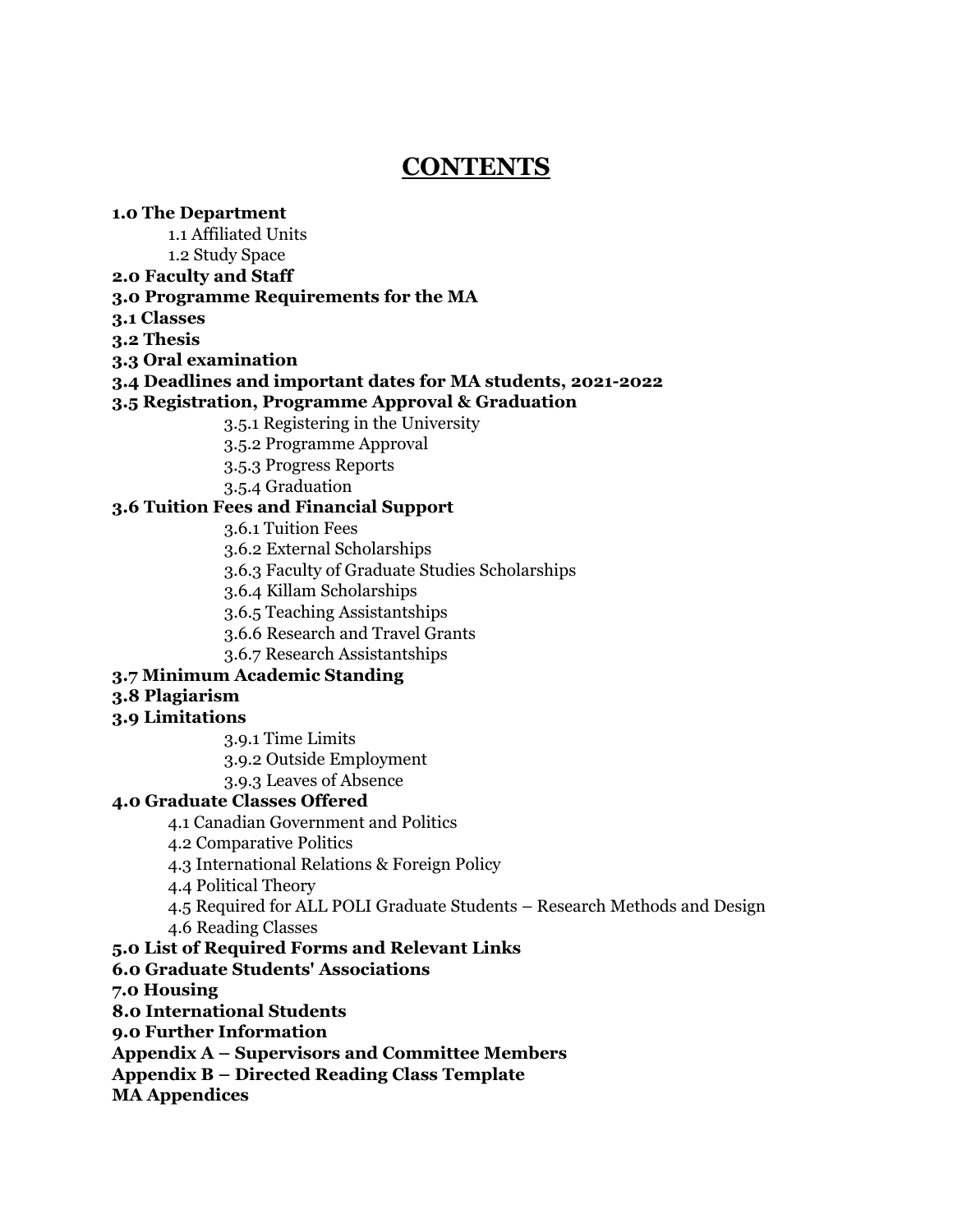# **1.0 THE DEPARTMENT:**

Dalhousie's Department of Political Science is highly regarded throughout Canada and internationally. A recent review of the Department, for example, noted that "*the Department of Political Science... at Dalhousie University, one of the U-15 research universities, has for many decades had a high reputation in the Canadian Political Science Community. It is the only full-service Political Science department (offering BA, MA, and PhD degrees) in Atlantic Canada. It has earned a strong reputation in a number of key subfields... through its research and through the excellent students it graduates at all levels*." Although small by international standards, we work hard both to maintain high academic standards and to offer our students a supportive and congenial scholarly environment.

A graduate student in Political Science may also take advantage of Dalhousie's strengths in other related departments or schools. Students are permitted to seek out courses outside the Department that will strengthen their programme: common options include International Development Studies, Philosophy, Public Administration, and History.

The Department is located on the third floor of the Henry Hicks Administration Building, at the centre of the University campus (the General Office is #301). In addition to academic and administrative offices, the Department's facilities include a spacious Wi-Fi enabled lounge (used also for meetings, colloquia, etc.). All facilities of the University are, of course, also available to graduate students in Political Science. Some of these are noted at the end of the Handbook.

## **1.1 AFFILIATED UNITS:**

### • **THE CENTRE FOR THE STUDY OF SECURITY AND DEVELOPMENT (CSSD)**



The Centre is a hub for collaborative research, policy analysis, and public outreach on various aspects of international politics, **with an emphasis on security and development**. It was launched in the summer of 2016, as the successor to the Centre for Foreign Policy Studies (founded 1971). The CSSD is anchored in the Political Science department but has active links to other departments and units within the Faculty of Arts and Social Sciences, other faculties, and beyond Dalhousie. The Centre

maintains a roster of active fellows, who are recognized experts on various aspects of international politics; helps to secure funding for and to coordinate collaborative projects; organizes seminars, workshops, and conferences; publishes research and policy analysis; supports teaching and mentoring of students; and facilitates fellows' engagement with the media, civil society organizations, government, and the military. The Centre can sometimes offer modest research opportunities to graduate students at Dalhousie, especially its Doctoral Fellows. For further information please contact the Centre's Administrative Secretary at 902- 494-3769 or [Centre@dal.ca](mailto:Centre@dal.ca)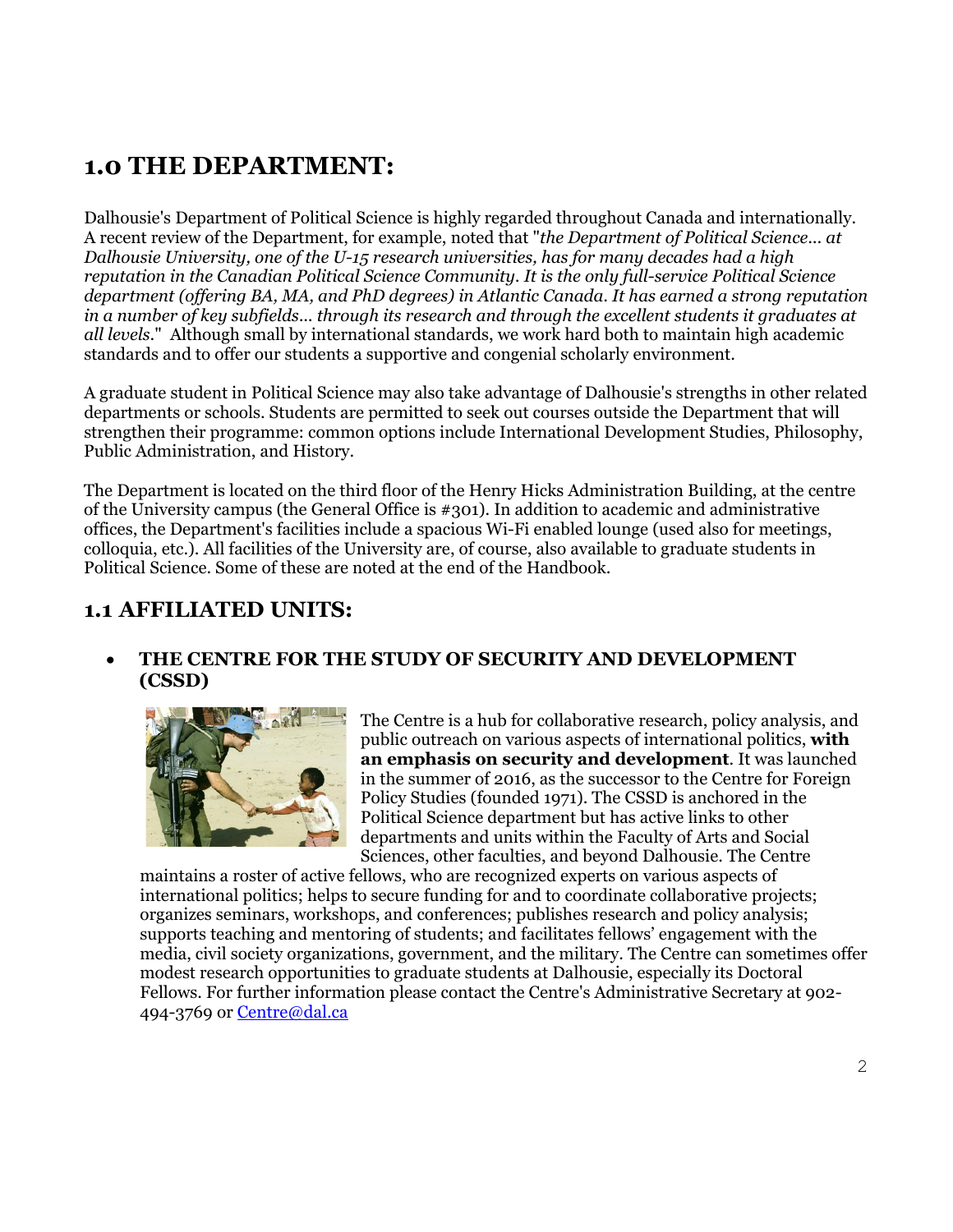## • **THE JEAN MONNET EUROPEAN UNION CENTRE OF EXCELLENCE (JMEUCE) and THE JEAN MONNET NETWORK IN HEALTH LAW AND POLICY**



The JMEUCE is a research institute which engages in research on a range of topics pertaining to EU-Canada relations, comparative EU-Canada public policies, and EU policies more generally. It is one of five EU Centers across Canada and part of a network around the globe. As part of its research, the Centre focuses on pressing policy issues that affect both Europe and Canada. These themes include **health care delivery, environmental and energy security, international** 

**trade, and the connection between migration and security.** By comparing Europe and Canada, our goal is to highlight relevant lessons that the two partners across the Atlantic can learn from each other. The JMEUCE also supports student learning of the EU through courses, speakers, research projects, scholarships, and the opportunity for student exchanges. The JM Network in Health Law and Policy is a consortium of international universities, led by Dalhousie University, focusing on building connections and capacity in health law and capacity across Europe and North America. The Centre and the Network are both located near the Department on the third floor of the Henry Hicks Building. More information is available at<http://www.dal.ca/diff/euce.htm>

## • **THE ROMEO DALLAIRE CHILD SOLDIERS INITIATIVE (RDCSI)**



The RDCSI advocates for **operational prevention of the recruitment and use of child soldiers and making the connection between child criminality in times of peace with child soldiery in times of war**. In addition to research and advocacy, it provides training to security sector personnel on preventing the use and recruitment of children by armed groups, by partnering with national security actors and regional organizations. Security sector actors are often the first point of contact for child soldiers; training is designed to increase the

knowledge and affect the attitudes and behaviours of trainees, and to give them the capacity to identify and counteract recruitment tactics and better protect children at risk. The RDCSI is located in the Macdonald Building on the Studley campus. More information is available at <https://dallaireinstitute.org/>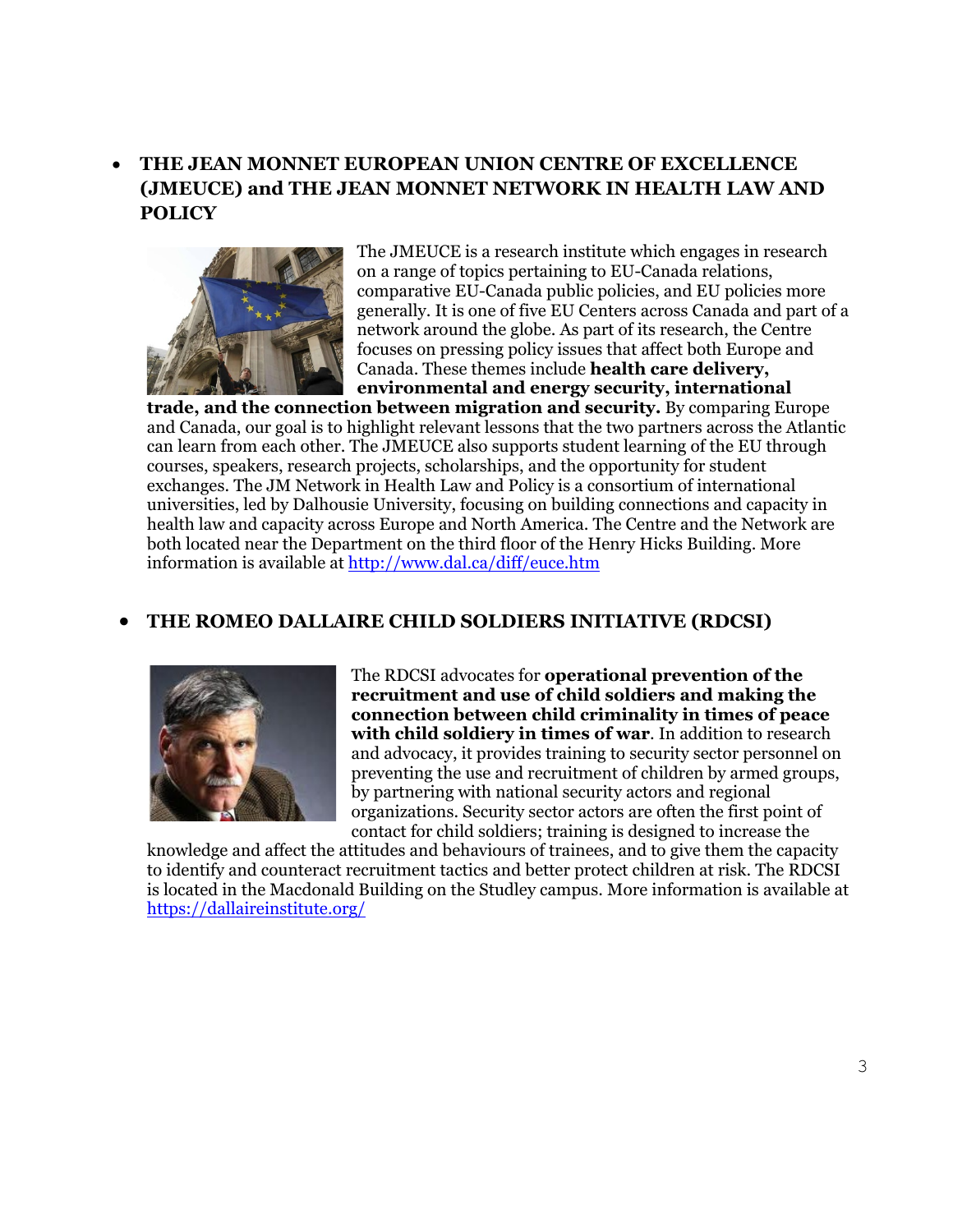## **1.2 STUDY SPACE:**



Study carrels are available in the University Library for MA students who are working on their theses. Carrels are assigned by the library in September and interested students should visit the Killam Library Information Desk. Priority is given to those living some distance from campus.

## **2.0 FACULTY AND STAFF:**

There are currently fourteen faculty members on the academic staff, and five professors' emeriti. Please note that faculty research, publications, BIOS and CVs can be found on our website at <http://www.dal.ca/faculty/arts/politicalscience/faculty-staff/our-faculty.html>

#### **Professors:**

David R. Black, B.A. (Trent), MA, PhD (Dal.) **Lester B. Pearson Chair in International Development Studies** Canadian and comparative foreign policy; North-South relations; comparative development; African politics; sports & politics.

Brian Bow, B.A. (UBC), MA (York), PhD (Cornell) International relations; international diplomacy and institutions; international political economy; foreign policy; Canada-US relations

Katherine Fierlbeck, B.A. (Alberta), MA (York), PhD (Cambridge) **Chair, Department of Political Science McCulloch Chair in Political Science Director, JM Health Law and Policy Network Program Coordinator, Health Studies Minor**

Canadian and comparative health policy; political theory; democratic theory; critical health studies; the politics of evidence; Canadian political thought.

Robert G. Finbow, B.A. (Dal.), MA (York), M.Sc, PhD (Lond.) Comparative politics (Western democracies, Latin America); Comparative theory; Canadian political economy and regionalism.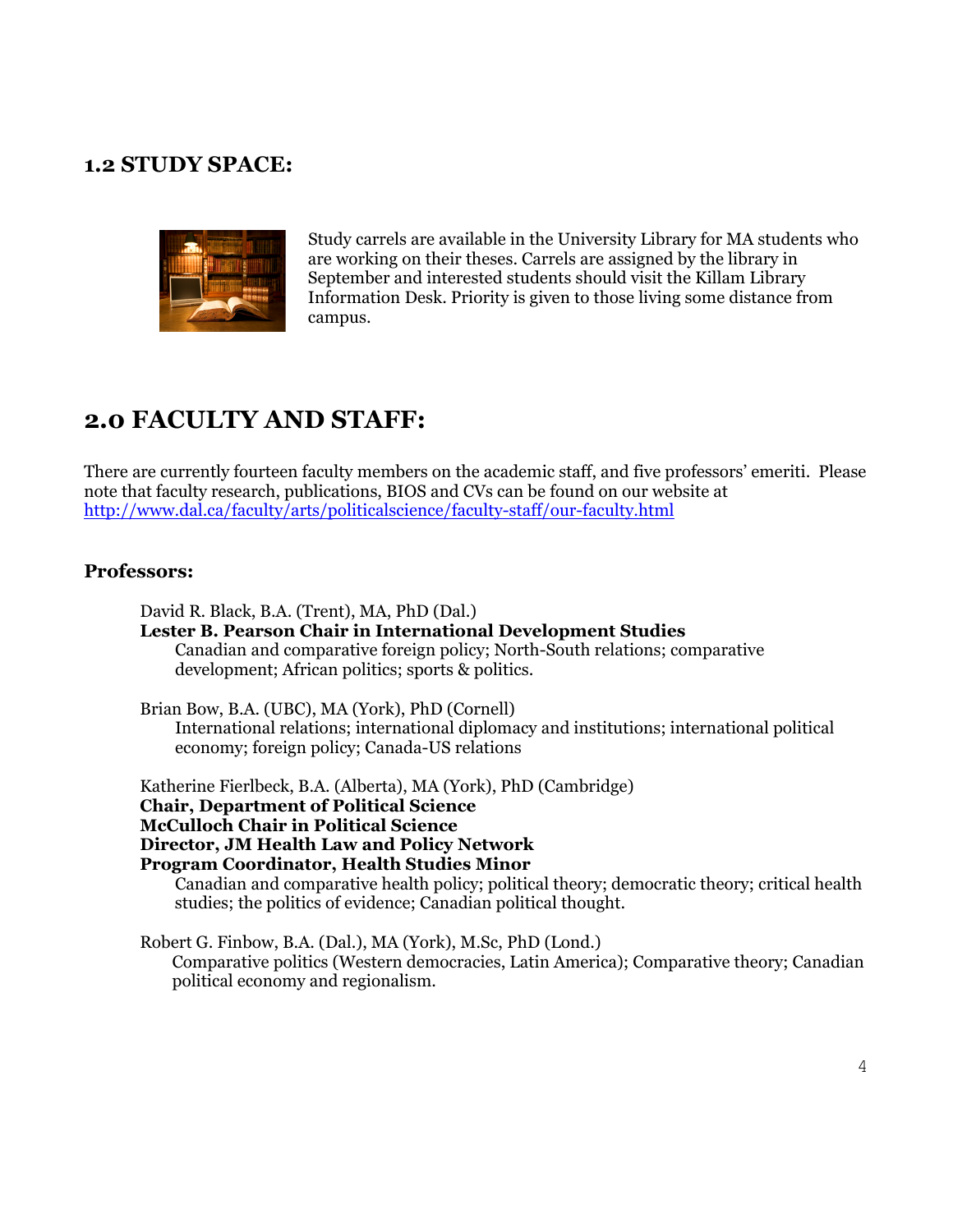#### **Associate Professors:**

Peter Arthur, B.A. (Ghana), MSc (Lond.), MA (WLU), Ph.D (Queen's) **Director, Centre for the Study of Security and Development**

Comparative politics of development; African politics; political economy

Louise Carbert, B.A. (Alberta), MA, PhD (York)

Political behaviour; women & politics; political economy; regionalism; methodology.

Margaret Denike, B.A. (Simon Fraser), MA (UBC), LLM (Queens), PhD (York) **Coordinator, LJSO**

Western political theory; Human Rights; Philosophies of Law; Feminist; Queer Theory

Kristin Good, B.A. (Man.), MA (Man.), PhD, (Tor.) **Graduate Coordinator, Political Science** 

Urban and suburban governance in Canada; Canadian constitutional law and politics; Canadian federalism and multi-level governance; Canadian public policy; race relations in Canada.

Anders Hayden, B.A. (McGill), MES (York), PhD (Boston College) **Undergraduate Advisor**

Environmental and climate politics; politics of consumption; political economy

Ruben Zaiotti, BA (Bologna), MA (Oxford), PhD (Toronto)

**Director, Jean Monnet European Union Centre of Excellence**

 European Union; international relations theory; international security; border control and immigration policy; transatlantic relations.

#### **Assistant Professors :**

Kiran Banerjee, B.A. (Chicago), MA (Chicago), PhD (Toronto) Global Justice and International Ethics, Forced Migration and Refugee Studies, Normative Political Theory and the History of Political Thought, Law and Legal Theory, International Relations Theory, Theories of Citizenship, Immigration, and Membership

Scott Pruysers, B.A. (Waterloo), M.A. (Waterloo), PhD (Carleton) Canadian politics, Political Parties and Political Behaviours, Federalism; Gender and Representation

Leah Sarson, BSocSc (Ottawa); MA (Waterloo); PhD (Queen's) IR; indigenous global politics; Canadian foreign policy; Arctic studies, gender and IR.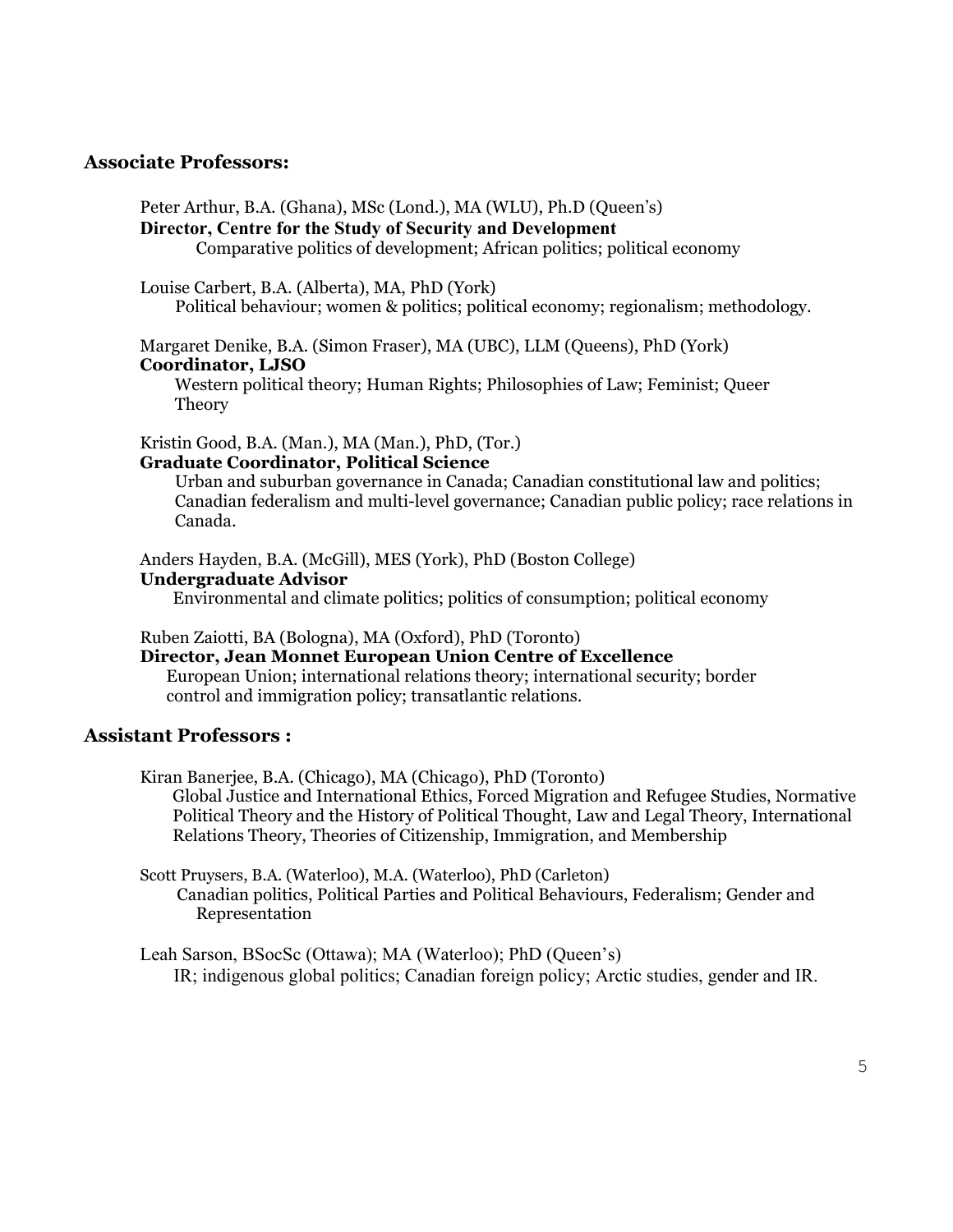## **Support Staff:**

Tracy Powell, Administrative Assistant for the Department and Graduate Program (psadmin@dal.ca)

Mary Okwese, Administrative Secretary for CSSD and Graduate Program [\(psgrad@dal.ca\)](mailto:psgrad@dal.ca)

## **3.0 PROGRAMME REQUIREMENTS FOR THE MA:**

The regular MA programme is designed to be completed within twelve months (September-August). The programme has two major components: course work and thesis.

**3.1 Classes:** Core classes include

| Canadian: | POLI 5207 Canadian Politics               |
|-----------|-------------------------------------------|
|           | Comparative: POLI 5301 Comparative Theory |
|           | POLI 5340 Approaches to Development       |
| I.R.:     | POLI 5523 International Relations         |

Students are required to take **six 3-credit courses**. They must take the core seminar in their area of specialization and should consider taking a core class in a secondary subfield.

The remaining credits will be made up of additional graduate seminars or cross-listed graduate classes selected by the student in consultation with the graduate coordinator. In addition to the classes listed in Section 4.0, students may choose classes in other departments of the University that are directly relevant to the student's research plans. They may also, in consultation with individual faculty, choose to take a reading class in lieu of a regularly-scheduled class.

**All graduate students are required to register for POLI 5100 – Research Design and Professional Development.** The seminar is designed to assist you to develop a theoretically/analytically rigorous and methodologically sound research design in a guided, collegial environment. Please note that this 3-credit class which will run from September-April, although it will not meet every week.

**3.2 Thesis:** The thesis is expected to demonstrate the student's capacity for disciplined thought, original research, and literate presentation. The thesis is prepared under the direction of the graduate coordinator and, primarily, the student's thesis supervisor. It must be submitted in the format established by the Faculty of Graduate Studies. An oral defence of the MA thesis should be scheduled **no later than mid-August**, at the end of the student's first year. It is important to remember that the examination draft of the thesis will have to be submitted to the examiner two weeks before the oral examination (ie, **around August 1**). The MA thesis is designed to be completed within the twelvemonth period of study. If you do not think that you will complete within this time frame, please consult with the graduate coordinator.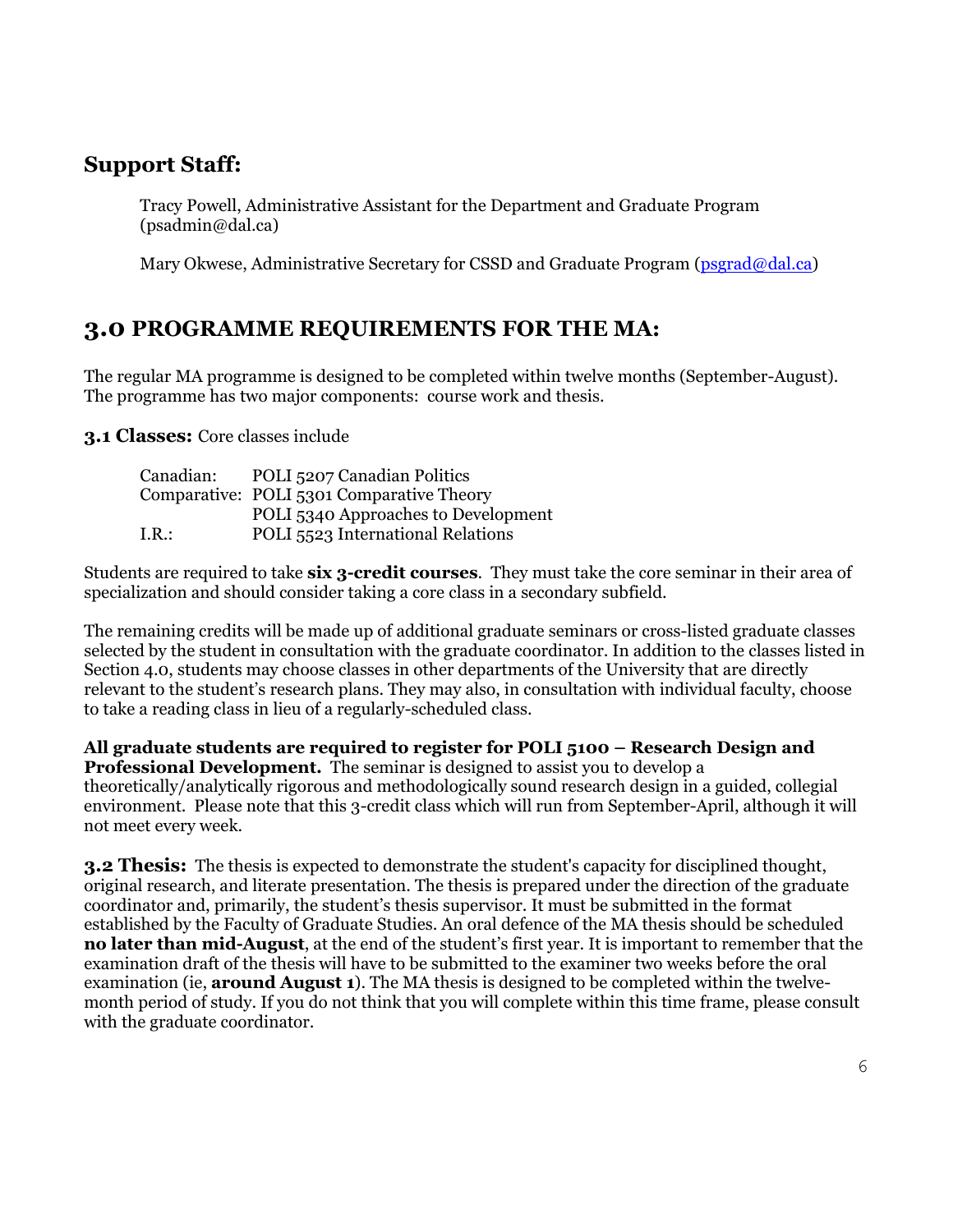**3.3 Oral examination:** The oral examination of a master's thesis is the culmination of the candidate's research programme. It exposes the work to scholarly criticism and gives to the candidate the opportunity to defend the thesis in public. The examining committee for the defence normally consists of the **thesis supervisor**, the **reader** (to provide additional assistance and feedback throughout the writing of the thesis), the **examiner** (another faculty member **not** on the supervisory committee), with the **Graduate Coordinator** (or alternate) acting as chair. The examiner will not see a student's thesis before submission. The defences are open to other graduate students and faculty. Readers should be selected, in consultation with one's supervisor, as early as October but absolutely no later than May 1. Because many faculty are travelling during the summer, it is important to select an examiner, in consultation with one's supervisor, well before the end of term. **Please be sure to bring your FGS thesis defence signature form (on the FGS website) with you when you come to your oral defence.**

## **3.4 Deadlines and important dates for MA students, 2021-2022**

In order to facilitate the timely completion of the thesis, a set of deadlines has been established. Students who allow the deadlines to slip will likely have to extend their program beyond a year and pay additional registration fees. For MA students, deadlines for component elements of the thesis are built into POLI 5100. Your thesis supervisor may also impose their own set of deadlines. *Please note that dates listed below are subject to change. When in doubt, please consult with the Graduate Coordinator.* 



**August 9:** Faculty of Graduate Studies Orientation (*subject to change*)

**September 7:** Classes begin (Fall Term); Graduate Orientation in POLI 5100 [follo](http://www.google.ca/imgres?q=deadlines&hl=en&biw=1920&bih=878&gbv=2&tbm=isch&tbnid=Qmjpm-opWnkaoM:&imgrefurl=http://progreso_hs.tripod.com/BI_MM/Assignments/&docid=TEIM3tvvuk0gPM&imgurl=http://progreso_hs.tripod.com/BI_MM/Images/Deadline%202.jpg&w=350&h=342&ei=1iKtT7avKLG26QHRoYXnDA&zoom=1&iact=hc&vpx=1366&vpy=156&dur=90&hovh=222&hovw=227&tx=109&ty=138&sig=118379731960222590915&page=1&tbnh=108&tbnw=111&start=0&ndsp=60&ved=1t:429,r:11,s:0,i:159) followed by Departmental Welcome Lunch (12:00-1:30) (*subject to change*).

**September 17:** Last day to add classes (Fall Term)

- **October 1:** Last day to drop Fall Term classes without a 'W'
- **October 1:** Submission of thesis title and name of supervisor

**December 7:** Classes end (fall term)

**January 5:** Classes begin (winter term)

**January 14**: Last day to add classes (Winter Term)

**January 28**: Last day to drop Winter Term classes without a 'W'

**February 14:** MA poster presentation of thesis proposal to department (with faculty and other graduate students present).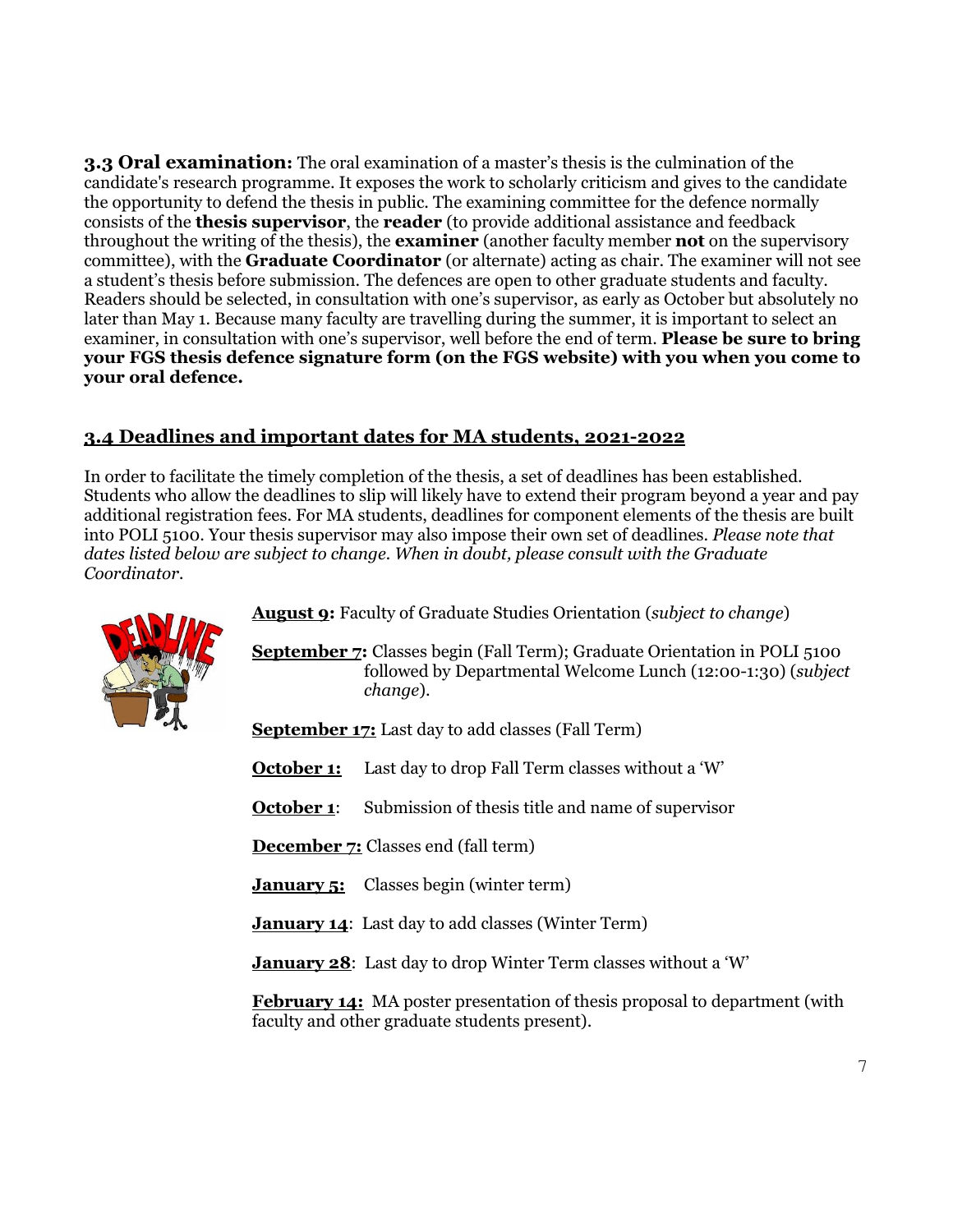**Third week of July 2022**: MA submission of complete draft of thesis to the supervisory committee. While the thesis committee is reading the examination copy, a draft of the thesis should be sent to FGS for a format check.

**Second week of August**: This is the last week in which oral defences of theses can be conducted in time for fall graduation. Candidates should have their theses ready for defences in early August.

**To avoid paying fees for additional terms, you must submit final copies by the dates set by FGS. These dates are inflexible and outside the control of the department.** 

## **3.5 REGISTRATION, PROGRAMME APPROVAL & GRADUATION:**

There are two separate and distinct steps in the registration process for graduate students at Dalhousie. The first involves registering in the University; the second involves development and approval of an individual programme.



**3.5.1 Registering in the University:** Graduate students must register for **all three terms** of the academic year (fall, winter, and summer). Please refer to <http://www.dal.ca/faculty/gradstudies/currentstudents/registration.html> for information on registration as a graduate student. Any questions regarding registration can be directed to the Department of Political Science (psgrad@dal.ca). Questions regarding tuition fees should be directed to the Student Accounts Office.

**3.5.2 Programme Approval:** Approval of individual programmes is the responsibility of the Graduate Coordinator. New graduate students should discuss their individual programmes with the Graduate Coordinator. The full requirements for the degree will be specified and confirmed by the Coordinator. This programme may subsequently be changed, but only by agreement of the Coordinator; it constitutes a form of academic contract. Such changes must be recorded on GSIS found at <http://www.dal.ca/faculty/gradstudies/currentstudents/gsis.html#program>

In addition, and following the programme requirements as set out above, the classes to be taken in the current year will be approved. This completes the registration process.

**3.5.3 Progress Reports:** Students whose programmes extend beyond one year (ie, all PhD students and all MA students who do not submit their theses to FGS by August 31) must complete an annual progress report in the spring of the second and each subsequent year. The form must be completed on GSIS at <http://www.dal.ca/faculty/gradstudies/currentstudents/gsis.html#reports>

**3.5.4 Graduation:** Formal Convocations are held in May and October. Students should ensure that their names are included on the list of graduating students to be approved by the University Senate. For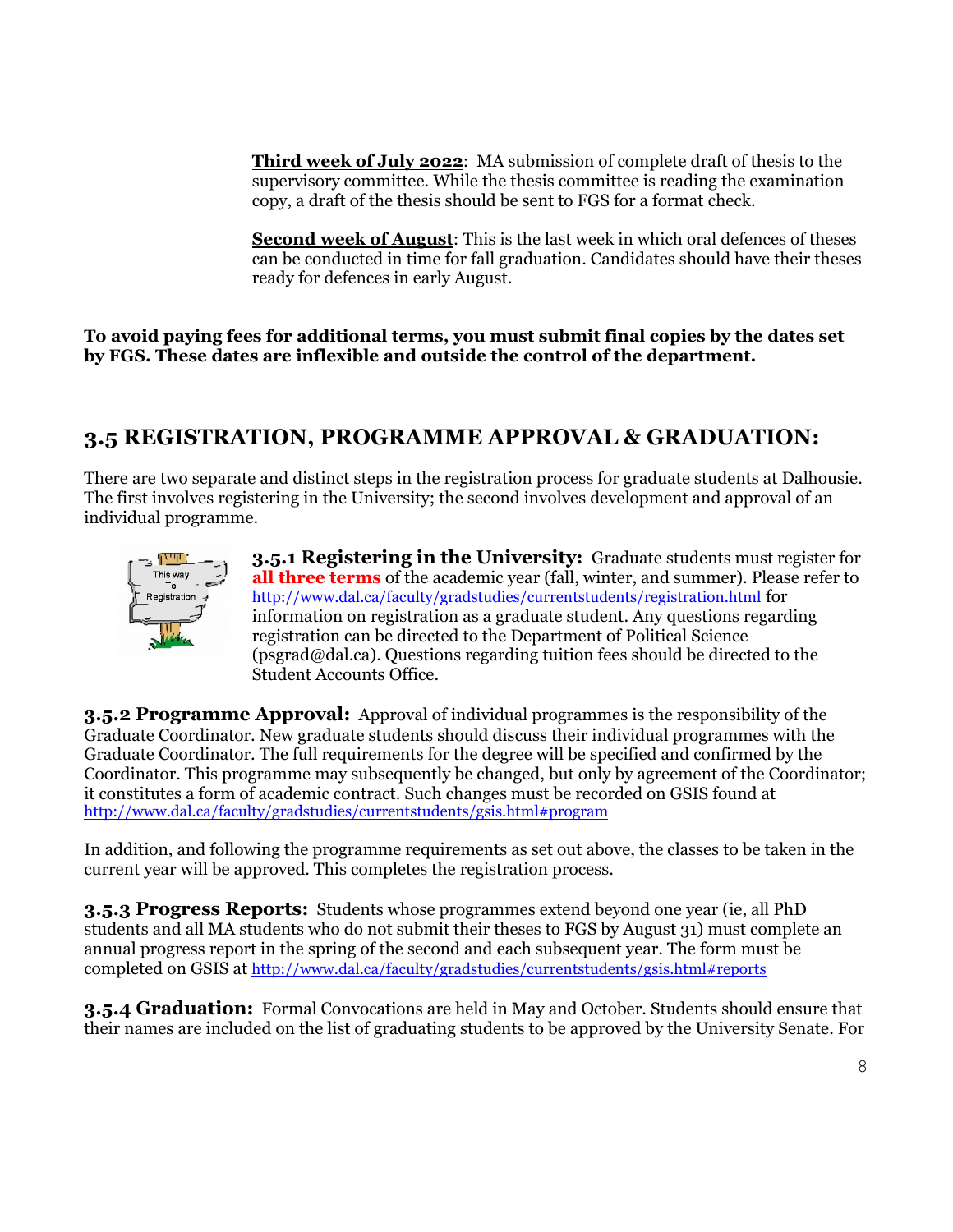this purpose, each student must complete an "Intent to Graduate" form (deadlines, **December 1, 2021 [for May]** and **July 2, 2022 [for October]** through Dal Online). Students should consult the graduate calendar for the deadline for the submission of a thesis applicable for each convocation.

## **3.6 TUITION FEES AND FINANCIAL SUPPORT:**

**3.6.1 Tuition Fees:** All fees are paid through Student Accounts. Fees are not due until the appropriate deadline set by the Student Accounts Office. Inquiries regarding fee payments are handled through Student Accounts. Please visit their website at [http://www.dal.ca/admissions/money\\_matters.html](http://www.dal.ca/admissions/money_matters.html)

**3.6.2 External Scholarships:** For those students who wish to pursue a two-year MA, consider applying for an external scholarship for the second year if your GPA is 3.8 or above



**3.6.3 Faculty of Graduate Studies Scholarships:** The Department is able to offer a small number of graduate scholarships, at both the MA and PhD levels, through funds available through the Faculty of Graduate Studies. Applicants for full-time study are automatically considered for scholarship support unless they indicate otherwise in the initial application. Awards are generally determined with reference to GPA. MA students with a GPA under 3.7 may or may not be considered for funding. These scholarships are normally allocated to incoming students before arrival at Dalhousie.

**3.6.4 Teaching Assistantships:** The Department provides a number of teaching positions to its graduate students. These are assigned to incoming students, who normally work 7-10 hours of work per week, for a stipend of \$2,197per TA90 or \$3,173 per TA130 as a teaching assistant for the academic year as governed in the CUPE contract (pay rate subject to change) [https://cdn.dal.ca/content/dam/dalhousie/pdf/dept/hr/Academic-Staff-Relations/CUPE-3912-](https://cdn.dal.ca/content/dam/dalhousie/pdf/dept/hr/Academic-Staff-Relations/CUPE-3912-Collective%20Agreement.pdf) [Collective%20Agreement.pdf](https://cdn.dal.ca/content/dam/dalhousie/pdf/dept/hr/Academic-Staff-Relations/CUPE-3912-Collective%20Agreement.pdf)

Teaching assistantships are assigned in September. It would be useful to inform the Graduate Coordinator prior to September 1 if you are interested in acting as a TA.

**3.6.5 Research and Travel Grants:** Graduate students may apply for limited research and travel funds to carry out research or attend scholarly conferences through the Department and through the Faculty of Graduate Studies. Further information may be obtained from the Graduate Coordinator or the Faculty of Graduate Studies.<http://www.dal.ca/faculty/gradstudies/funding/grants.html>

**3.6.6 Research Assistantships:** Individual faculty members frequently require research assistants who may be paid through research grants. Information about such opportunities will be circulated when they arise.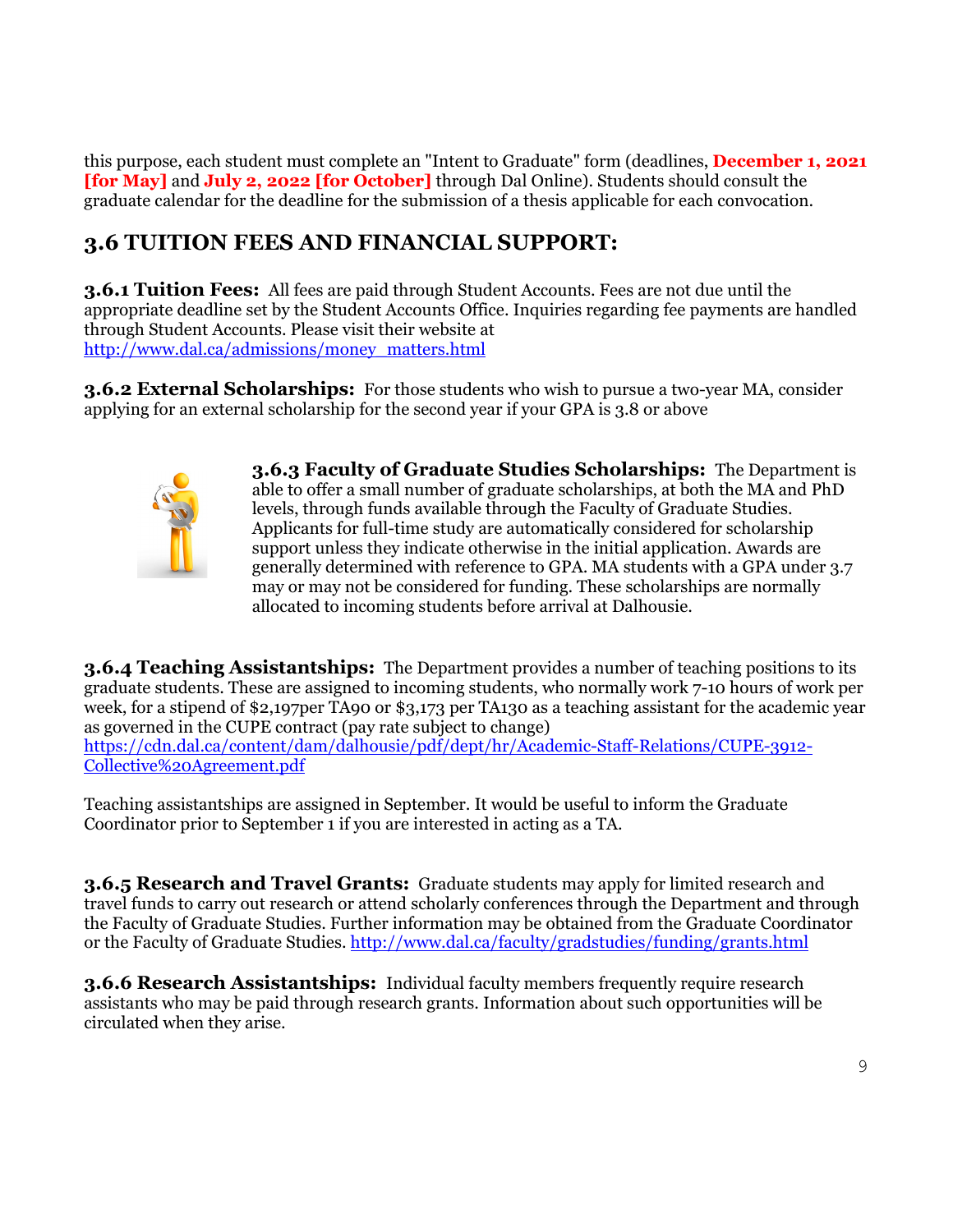## **3.7 MINIMUM ACADEMIC STANDING:**

The minimum passing grade for graduate students in the department is B-. A student who obtains a failing grade, that is a grade below B-, is automatically dropped from the programme. It is possible to apply for readmission.

## **3.8 PLAGIARISM:**

The following statement has been prepared by a sub-committee of the Political Science Department to make as clear as possible the Department's understanding of plagiarism and the policy the Department will follow in responding to possible acts of plagiarism. The statement and policy have been approved by the Department and are consistent with general University policy.

We define plagiarism in general as: the presentation by an author of the work of another author in such a way as to give one's readers reason to think that the other author's work is one's own.

In practice, the phenomenon of plagiarism appears in a variety of forms, some of which are more easily recognized than others. The most obvious examples are provided by cases in which passages are taken **verbatim** from the writings of other authors without appropriate identification (quotation marks, indented paragraphing, etc.) or attribution. But there are many other variants. They have much the same effect, and they raise essentially the same questions of principle. Close and extensive paraphrasing without appropriate attribution is a common example, rendered more difficult to assess because the slight alterations of wording that are normally involved in such cases tend to nullify the standard grammatical rules covering the use of identifying marks. The resulting ambiguity may encourage the author to argue that the work, while not entirely her or his own, is nonetheless sufficiently so to exempt her or him from the obligation to report the source. Other examples include quotations or paraphrasing accompanied, not by a footnote, but by a listing of sources in the general bibliography (which the author then claims to regard as the equivalent of a footnoted citation), the use of quotation marks to surround **some** of a quoted passage, but not all of it (a device by which the author presumably hopes on the one hand to cover herself or himself against the charge of plagiarism, and on the other to conceal the extent to which she or he has actually relied on the principal external source), the presentation of important factual information lying clearly outside the bounds of "common knowledge", or of a distinctive interpretation of some matter (e.g., an event or set of events, or a complex text), again without appropriate attribution, and so on, through an almost endless array of additional variants.

The Department of Political Science deems plagiarism "wrong" not merely in the sense that it is the mark of inadequate academic performance (if that were the case, the problem could be resolved simply by the assignment of a low mark), but also in the sense that it betrays a trust and undermines the necessary conditions for that free and honest inquiry and dialogue which constitute the essential activity of an academic community. Of course, academic work, whether performed by first year students or mature scholars, will often involve the use of work already carried out by others. What is required is that this use of the work of others be clearly identified as such, and it is the special consequence of the failure to do so which makes plagiarism a matter for disciplinary action.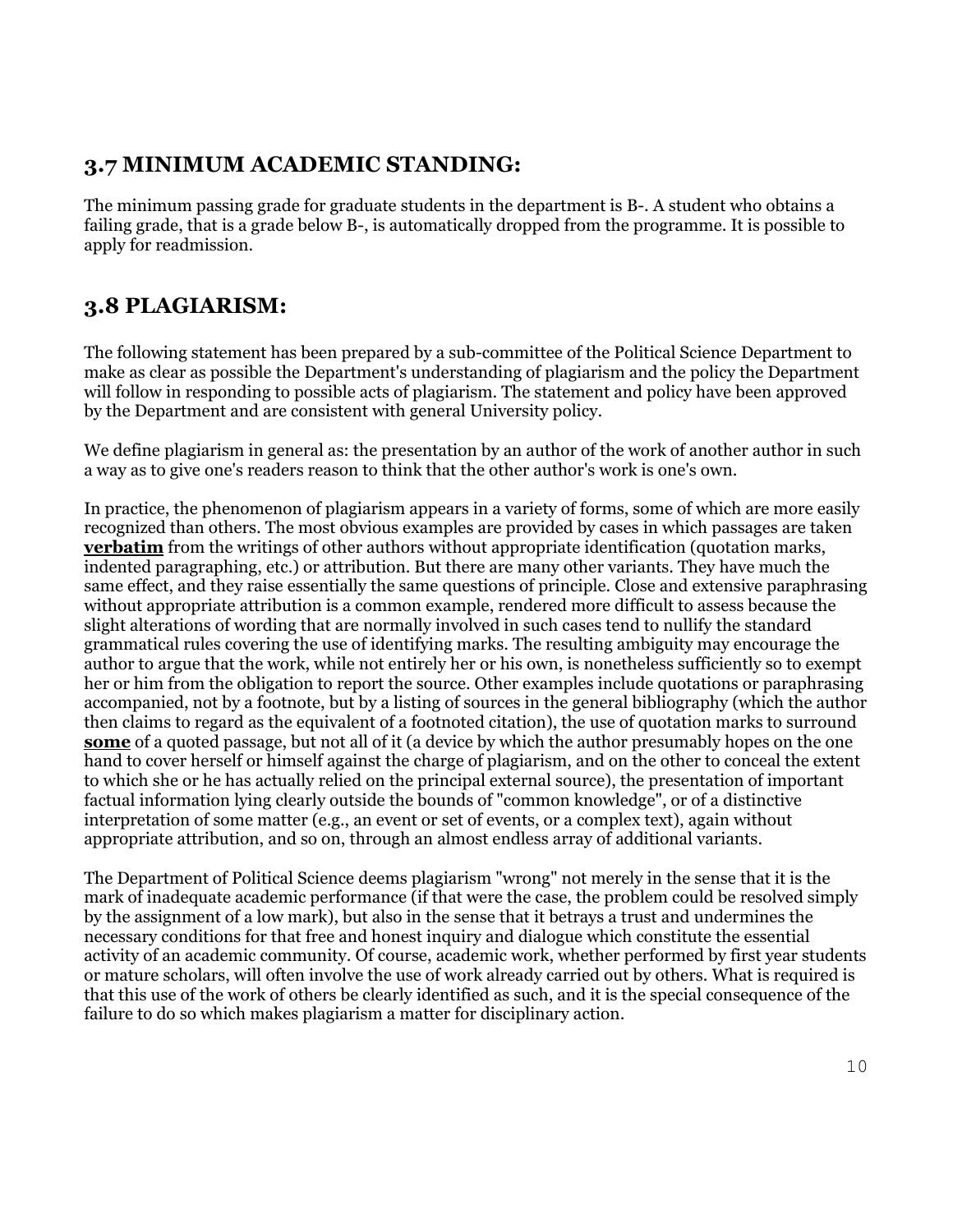### **It is very important that all students review the Dalhousie University Faculty of Graduate Studies regulations on policies and processes on matters including but not limited to:**

- a) Plagiarism
- b) Irregularities in the Presentation of Data from Experiments, Field Studies, etc.
- c) Other Irregularities
- d) Aiding in the Commission of an Academic Offence
- e) Misrepresentation Discipline
- f) Academic Dishonesty
- g) Faculty Discipline Procedures Concerning Allegations of Academic Offences
- h) Academic Integrity Officers
- i) Senate Discipline Committee
- j) How to initiate a hearing
- k) Hearing procedures
- l) Penalties

[https://academiccalendar.dal.ca/Catalog/ViewCatalog.aspx?pageid=viewcatalog&catalogid=112&chapt](https://academiccalendar.dal.ca/Catalog/ViewCatalog.aspx?pageid=viewcatalog&catalogid=112&chapterid=7140&topicgroupid=31376&loaduseredits=False) [erid=7140&topicgroupid=31376&loaduseredits=False](https://academiccalendar.dal.ca/Catalog/ViewCatalog.aspx?pageid=viewcatalog&catalogid=112&chapterid=7140&topicgroupid=31376&loaduseredits=False)

## **3.9 LIMITATIONS:**

**3.9.1 Time limits:** Students in the one-year MA are strongly encouraged to complete the program in the recommended 12-month period. The MA can be extended up to three years from initial registration, but only if legitimate circumstances warrant such an extension. In exceptional cases, a second, and final, extension of one additional year may be granted, if the student and supervisor submit a detailed proposal showing progress to date and a schedule for completion of the thesis within the period of the extension. Incoming graduate students must understand that the MA programme is intended to be completed within one year. Given the yearly intake of new graduate students, and corresponding demands it places on supervisors to accommodate the new cohort, it becomes increasingly more difficult over time to supervise students who extend their degrees.

**Important note:** After expiry of the one- or two-year residency period, students who have not completed their programme must continue to register each term, and pay the appropriate fee, as a parttime or full-time "thesis-only" student. MA students wishing to switch to part-time must consult with the Graduate Coordinator and their Supervisor prior to doing so. Switching to part-time does not extend the number of years that allowable to complete the program.

**3.9.2 Outside employment:** In order to maintain the integrity of their programmes, full-time graduate students are limited to **a maximum of 16 hours per week of paid employment**. Any questions about this limitation or its application to particular situations should be raised with the Graduate Coordinator. Full-time students engaging in employment outside of the department must inform both the Graduate Coordinator and their supervisor.

**3.9.3 Leaves of absence:** Students who are unable to continue their programme continuously after initial registration due to medical reasons may apply for a leave of absence of up to one year. If approved, the period of leave does not count toward fulfilling residency requirements, nor does it count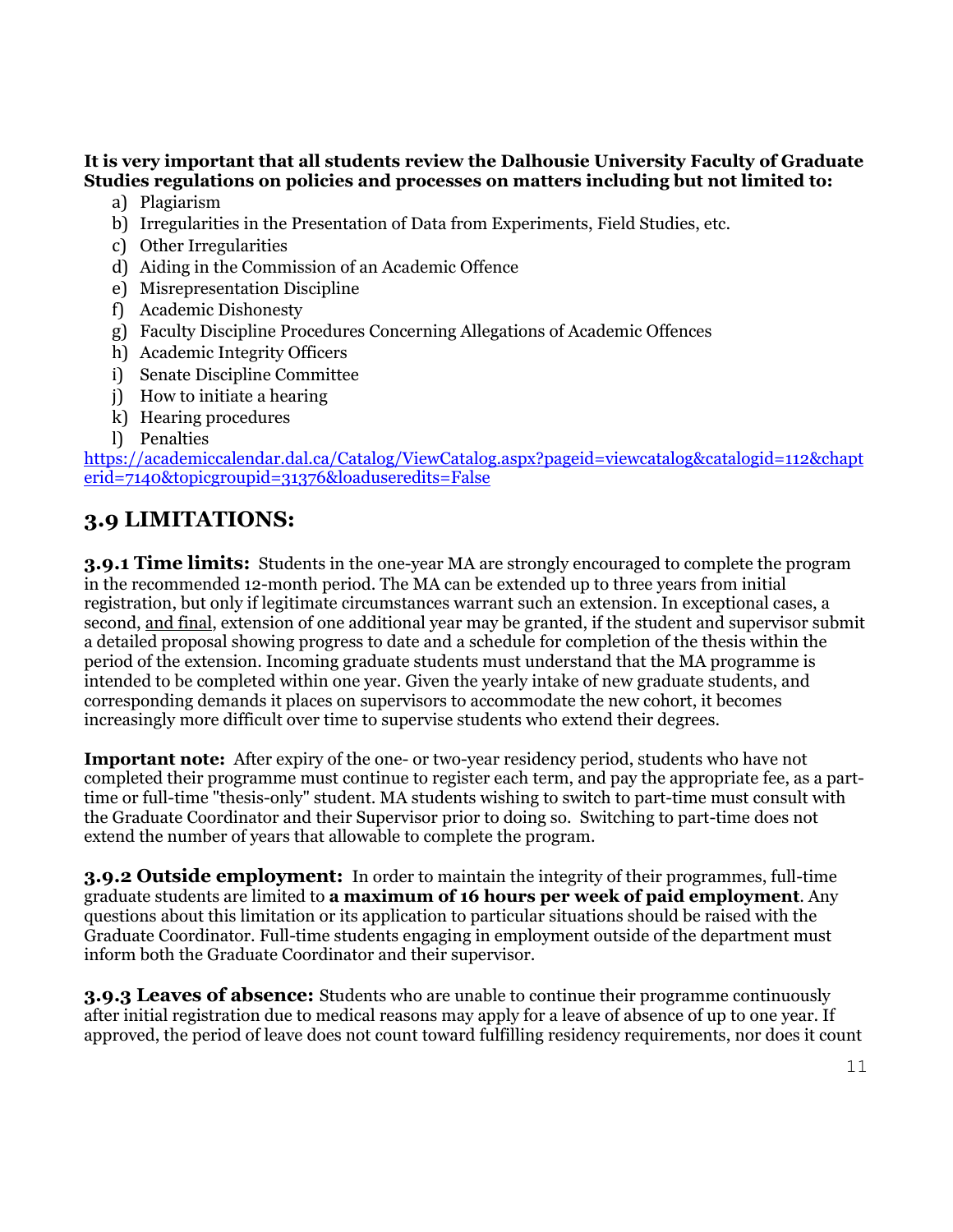in terms of time limits. In the case of PhD students granted a leave before completion of the comprehensives, the dates for submission of papers or written and oral examinations will be adjusted appropriately.

For information on alternative forms of leaves (parental leaves, program continuance, and suspension of studies) please visit:

[https://academiccalendar.dal.ca/Catalog/ViewCatalog.aspx?pageid=viewcatalog&catalogid=112&chapterid=6993](https://academiccalendar.dal.ca/Catalog/ViewCatalog.aspx?pageid=viewcatalog&catalogid=112&chapterid=6993&topicgroupid=30789&loaduseredits=False) [&topicgroupid=30789&loaduseredits=False](https://academiccalendar.dal.ca/Catalog/ViewCatalog.aspx?pageid=viewcatalog&catalogid=112&chapterid=6993&topicgroupid=30789&loaduseredits=False)

# **4.0 GRADUATE CLASSES OFFERED:**



The following classes are offered for the 2020-2021 academic year. The coding system for Political Science classes is as follows: the second digit in a course number indicates the field within which the course falls (1=Methodology; 2=Canadian; 3=Comparative; 4=Theory; 5=International Relations & Foreign Policy).

Each field contains classes offered as core graduate seminars, and classes cross-listed at the undergraduate/graduate level. The latter usually contain a

majority of undergraduate students, and graduate students will be required to satisfy appropriately higher standards. In addition, directed reading classes may be arranged on an individual or small group basis with appropriate faculty members. This will often be particularly appropriate in areas closely related to a student's thesis research, in conjunction with the thesis supervisor.

## **4.1 METHODOLOGY**

**5100 Research Design (mandatory for all graduate students):** *K. Good***.** The primary objectives are three-fold: First, it aims to equip graduate students to engage with the broad political science community about methodological debates. Second, it is designed to take students through the process of developing either a thesis proposal in a systematic way as well as to enable students to defend their research design and methodological choices vigorously. Third, it provides a collegial forum for professional development for those interested in careers that incorporate aspects of the discipline.

## **4.2 CANADIAN GOVERNMENT AND POLITICS**

**5207 Canadian Politics: Themes and Theories (Core):** *K. Good*. This seminar will take an indepth and critical look at the major issues and institutions in Canadian politics and government. Topics include Political identity; parliamentary governance; political parties, party systems and elections; the courts and the Charter; colonialism and Indigenous-Canadian state relations; diversity and 'race'; new social movements and forms of political participation; and municipal government.

**5240 Public Policy Formation in Canada:** *I. Caron* (*Public Admin Professor – offered by Public Administration*). A comprehensive examination of the three critical questions. This course provides a general introduction to the field of policy management, for graduate and honours undergraduate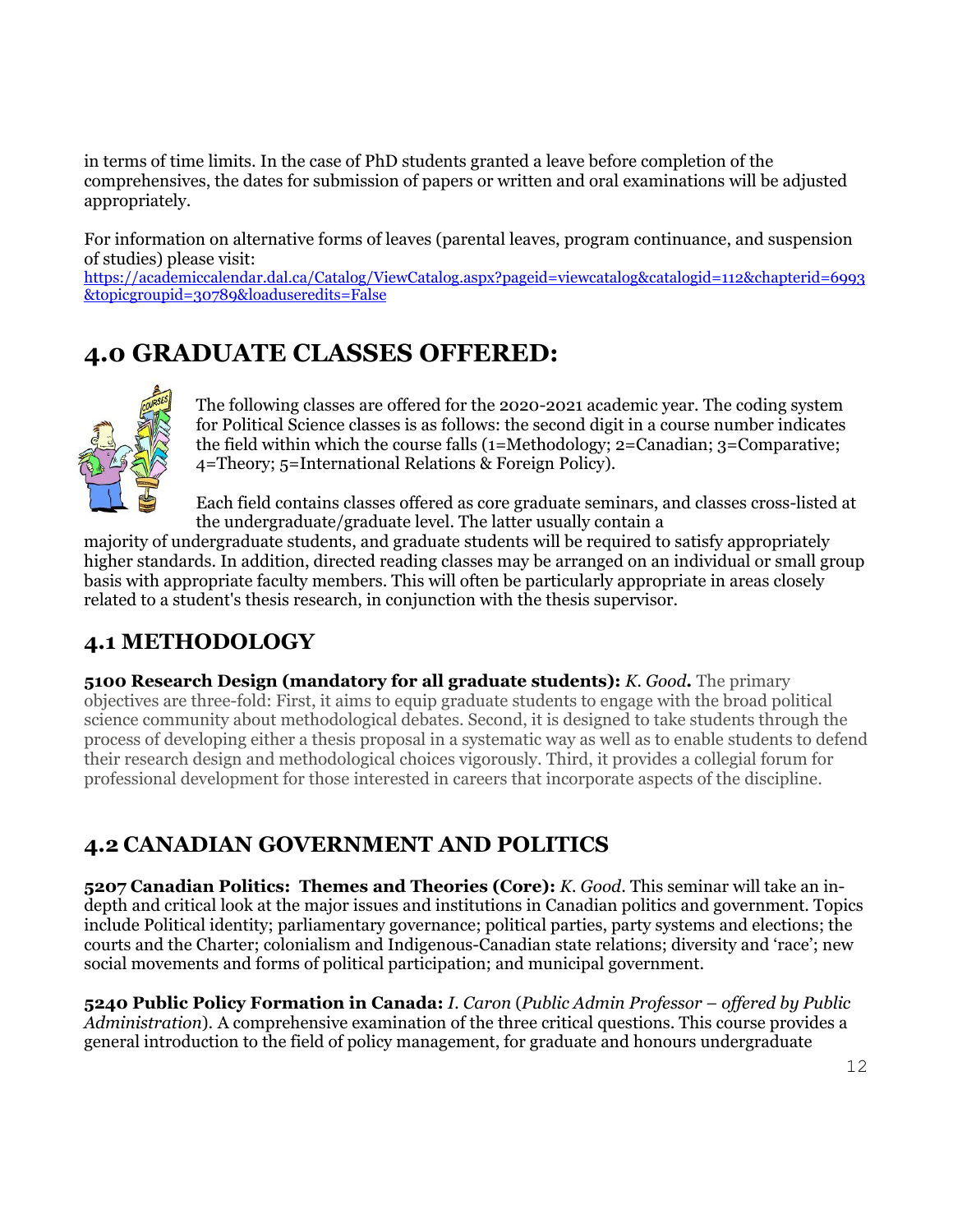students. Using British 'best practice' ideas of professional policy making and Canadian statements of generic policy competencies, it seeks to improve the policy capacity of participants. It does this first by increasing their knowledge of public policy structures, processes, and outputs, and secondly, by giving them knowledge that they can use in policy advocacy both inside and outside government. The first section of the course examines policy definitions and professional policy making approaches in the 21st century. The second section considers the role of the state in the 21st century, and the policy competencies that analysts must have if that role is to be carried out effectively. Section three explores vertical, horizontal and external policy relationships, both as determinants of policy and as practical matters of management. Section four explores, and helps participants to gain proficiency in, the most recent processes of strategic policy design and implementation. This blend of theory and practice will increase the policy knowledge of all participants, and equip those who are in professional programs, including the various public services, to contribute more effectively in policy processes in the future. CROSS-LISTED: POLI [4240.](http://academiccalendar.dal.ca/Catalog/ViewCatalog.aspx?pageid=viewcatalog&topicgroupid=11718&entitytype=CID&entitycode=POLI+4240)03[/PUAD](http://academiccalendar.dal.ca/Catalog/ViewCatalog.aspx?pageid=viewcatalog&topicgroupid=11718&entitytype=CID&entitycode=PUAD+5120) 5120.03

**5242 Political Behaviour.** *L.Carbert.* Political behavior is the study of the private roots of public action. To understand how and why people act politically, we delve into psychology, family life, sexuality, and genetics. In addition to these individual characteristics, the economy, geography, and class drive the political behavior of individuals and organized groups. Topics include public opinion, political polarization, culture wars, elections, modernization theory, populism, democratization, and the resource curse. The final unit considers big data and commercial applications of social science research in political practice. Although this material is comparative, we principally want to investigate how it applies to Canada. CROSS-LISTED: POLI 4242

**5260 The Politics of Health Care**. *K. Fierlbeck.* Because of its nature as both a public institution and a political icon, the Canadian healthcare system is an inherently political institution which cannot be understood without a clear comprehension of both its composition and its relationship to the broader political landscape in Canada. This course will provide a survey of the political and theoretical debates within the area of healthcare in Canada, including investigations of federalism, funding, and governance. CROSS-LISTED: POLI 4260

## **4.3 COMPARATIVE POLITICS:**

**5301 Comparative Theory (Core):** *R. Finbow*. This class examines two levels of theory utilized in the study of politics in different nations: 1) the major paradigms or approaches to comparative political analysis, characterized by rationalist, structuralist and culturalist approaches to methodology and knowledge, and differentiated by "orthodox" and "radical" ideological worldviews; and 2) selected theoretical tools used to analyze themes like the political system, the nature of the state, institutions, group and class politics, social, corporatism and elitism, political culture and ideology, democratic and revolutionary regime change, political development and economic dependency, social movements and feminism, etc.

**5340 Approaches to Development.** *P. Arthur*. A survey of theories of and policies about dependence, underdevelopment, and peripheral social formations. Particular emphasis on modernization, materialist, and alternative modes of analysis, and on orthodox and radical strategies of development. Topics treated include social contradictions (e.g., class, race and ethnicity), debt,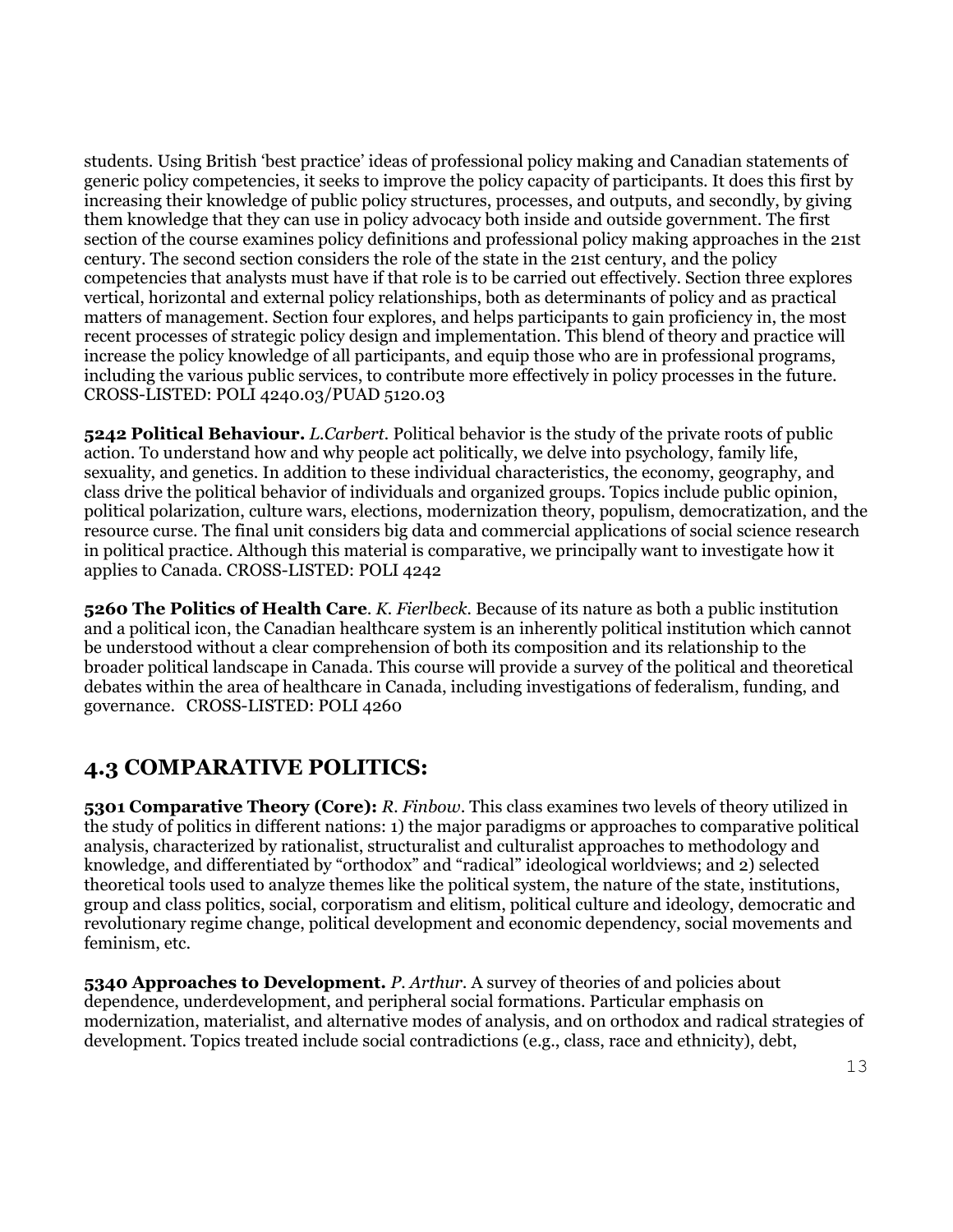structural adjustment, (de)industrialisation, self-reliance, human development, gender, technology, civil society, informal sectors, authoritarianism and ecology.

## **4.4 POLITICAL THEORY**

**5450 Political Theories of International Ethics and Global Justice***. K. Banerjee.*What duties do states, and their members, have beyond their borders? Are obligations of justice global in scope? Or, alternatively, are they constrained by national borders? What is the moral standing of states? This graduate-level seminar course will focus on contemporary debates in international political theory. In this course we will discuss liberal, republican and discursive democratic perspectives on issues of global justice, particularly in light of global social structures and international inequalities. Major themes include: the historical roots of international relations theory; global distributive justice; republicanism and the ideal of non-domination; the possibility of global discursive democracy; cosmopolitanism; the moral relevance of borders; nationalism, patriotism and special duties; sovereignty, international law and the international order. Major thinkers include: Immanuel Kant, John Rawls, Jürgen Habermas, Phillip Pettit, Charles Beitz, Thomas Pogge, Iris Marion Young and Seyla Benhabib, among others. Students should therefore have a background in political theory. The course will consist of seminar discussions, framed by short presentations by students that draw on their critical reflection papers.

## **4.5 INTERNATIONAL RELATIONS & FOREIGN POLICY:**

**5523 International Relations Theory (Core):** *B. Bow*. Explores classic and contemporary debates in International Relations theory, with a particular attention to the nature of international order, the bases for war and peace, and the question of transformational change.

**5532 Indigenous Global Politics.** *L. Sarson.* This course introduces students to topics of Indigenous governance, power, and self-determination in a global perspective. It examines how Indigenous peoples participate in contemporary global politics, challenging conventional approaches to the scholarship and practice of international relations. We explore the contradictions of the state as it relates to Indigenous peoples and alternatives to the current international system as expressed by Indigenous scholars, recognizing that these "alternatives" are not alternative to the peoples and cultures where these ways of knowing and being originate. We will ground our discussions in the context of colonialism past and present, highlighting Indigenous peoples' resistance to colonialism and state violence, as well as relationships between decolonization and self-determination.

**5561 Security Development Nexus:** *J. Beachler.* Security and development are indissolubly linked: development is compromised when security remains problematic, while a secure environment requires some form of sustainable development. Two of the principle manifestations of this 'securitydevelopment nexus' have been intrastate wars and collapsed states. In 2011 for example, none of the states emerging from civil war had reached any of the Millennium Development Goals set by the United Nations. Moreover, the security-development relationship conditions our capacity to develop effective policies on how and whether to intervene in 'fragile' or 'collapsed' states where the security environment is highly problematic, and our capacity to contribute to the economic and human development of these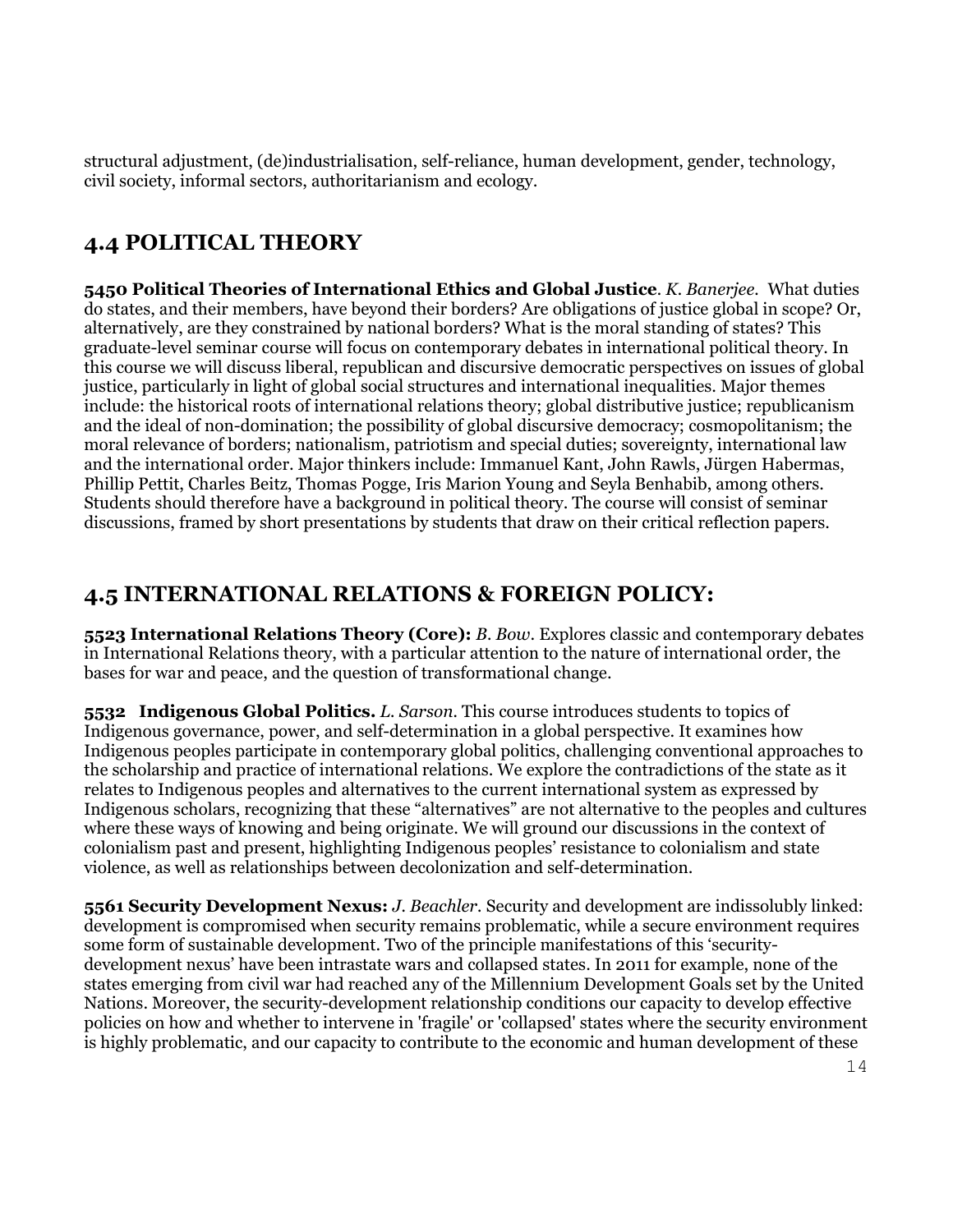countries. This course aims, first, to give students a broad understanding of the various dimensions of the security-development nexus; and second, to address significant practical implications of this nexus. An important portion of the course will examine specific case studies and feature an interagency simulation to provide students with a sense of what it is like to grapple these concepts beyond the classroom.

**5589 Politics of the Sea.** *H. Williamson* (offered by Marine Affairs). The course will examine environmental, political and economic forces which affect contemporary ocean governance and management. Contemporary issues will be used to explore the geo-political ocean on a sectoral basis (transportation, fisheries and resources, military, etc.), as well as analyzing the evolution of national and international oceans policies and institutions. CROSS-LISTED: MARA 5589, POLI 4590

## **4.6 DIRECTED READING CLASSES:**

*Please see the Graduate Coordinator if you are interested in taking a directed reading class. Advanced planning is required.* 

5602.03 Fall Term 5603.03 Winter Term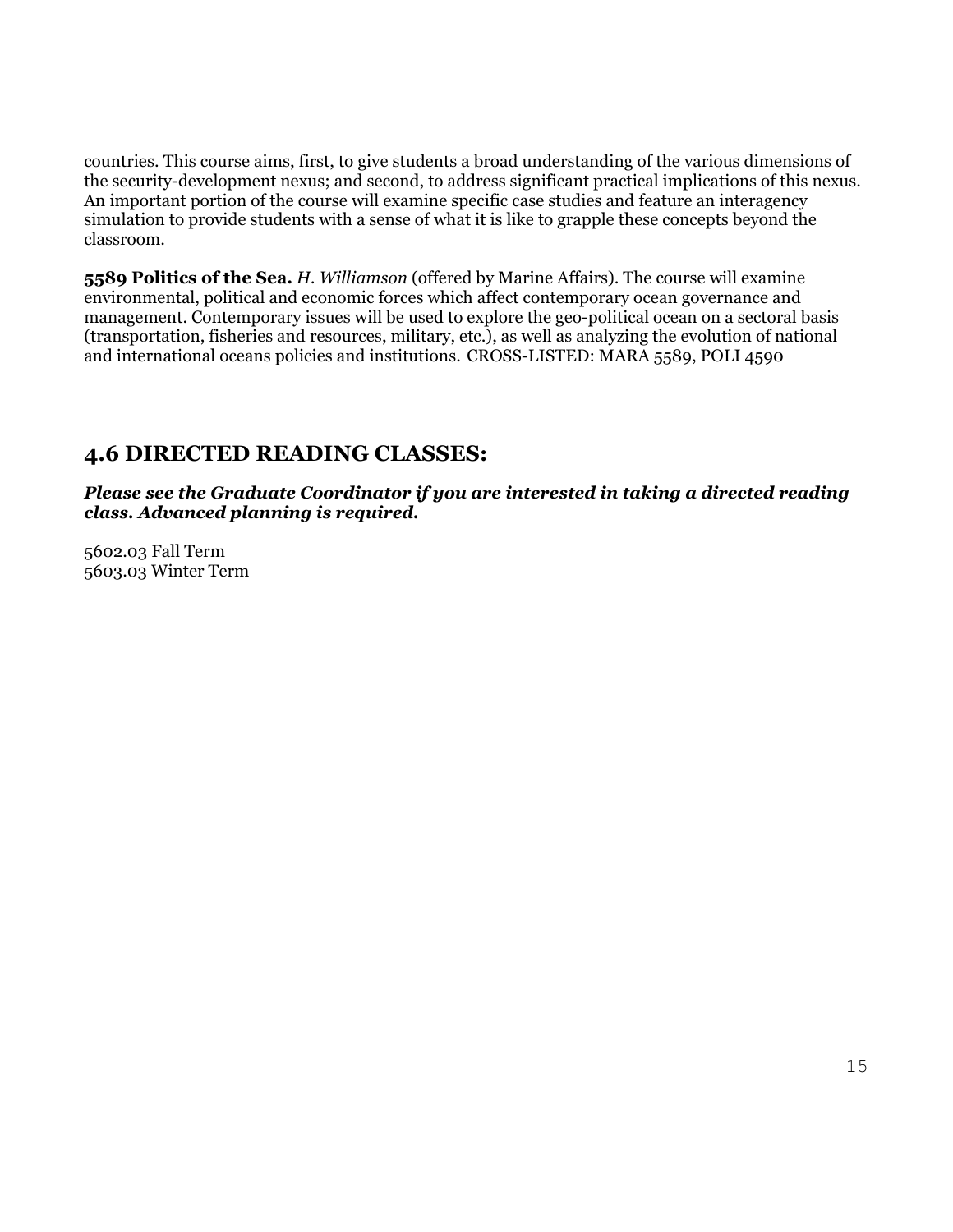# **5.0 LIST OF REQUIRED FORMS AND RELEVANT LINKS:**

The Faculty of Graduate Studies (FGS) has a number of administrative forms that are either required or needed on occasion throughout a graduate student's academic career at Dalhousie. It is very important that you familiarize yourself with the following list of forms found at <http://www.dal.ca/faculty/gradstudies.html> or through GSIS on your Dal online student record.



- [Annual Progress Report](http://dalgrad.dal.ca/currentstudents/forms/#progress) *(Dal Online - GSIS)*
- [Confirmation Letters](http://dalgrad.dal.ca/currentstudents/forms/#conf)
- [Directed Reading](http://dalgrad.dal.ca/currentstudents/forms/#directread) Class (template attached)
- [Graduate Student Exit Survey](http://dalgrad.dal.ca/currentstudents/forms/#exitsurvey)
- [Graduate Student Program Form](http://dalgrad.dal.ca/currentstudents/forms/#progform) *(Dal Online - GSIS)*
- [Leave of Absence \(LOA\)](http://dalgrad.dal.ca/currentstudents/forms/#loa)
- **[Letter of Permission \(LOP\)](http://dalgrad.dal.ca/currentstudents/forms/#lop)**
- [Program Continuance](http://dalgrad.dal.ca/currentstudents/forms/#requestpc)
- [Registrar's Office Forms](http://dalgrad.dal.ca/currentstudents/forms/#ro) [\(Class Add/Drop,](http://dalgrad.dal.ca/currentstudents/forms/#adddrop) [Temporary Loan,](http://dalgrad.dal.ca/currentstudents/forms/#temploan) [Intent to Graduate\)](http://dalgrad.dal.ca/currentstudents/forms/#intentgraduate)

In addition, MA students who are close to completion must familiarize themselves with all thesis forms found at<http://www.dal.ca/faculty/gradstudies/currentstudents/thesesanddefences.html>

# **6.0 GRADUATE STUDENTS' ASSOCIATIONS:**

Graduate students in Political Science are automatically members of the Dalhousie Graduate Society of Political Science (DGSPS). This is a mostly informal association that, through its executive, represents the interests of graduate students in departmental affairs and organizes scholarly and recreational activities of interest to its members.

The Society is supported by the university-wide Dalhousie Association of Graduate Students (DAGS) of which all graduate students are members. This entitles members to use the facilities of the Graduate House.

# **7.0 HOUSING:**

Decent, affordable housing is in short supply in Halifax, and especially close to Dalhousie. Students should make every effort to arrange for accommodation **before** registering in September. When considering where to live and whether to bring a vehicle, note that student fees automatically include a bus pass. Several sources of information and assistance are available. Detailed information is available at Dalhousie Housing's website [http://www.dal.ca/campus\\_life/residence\\_housing/residence.html](http://www.dal.ca/campus_life/residence_housing/residence.html)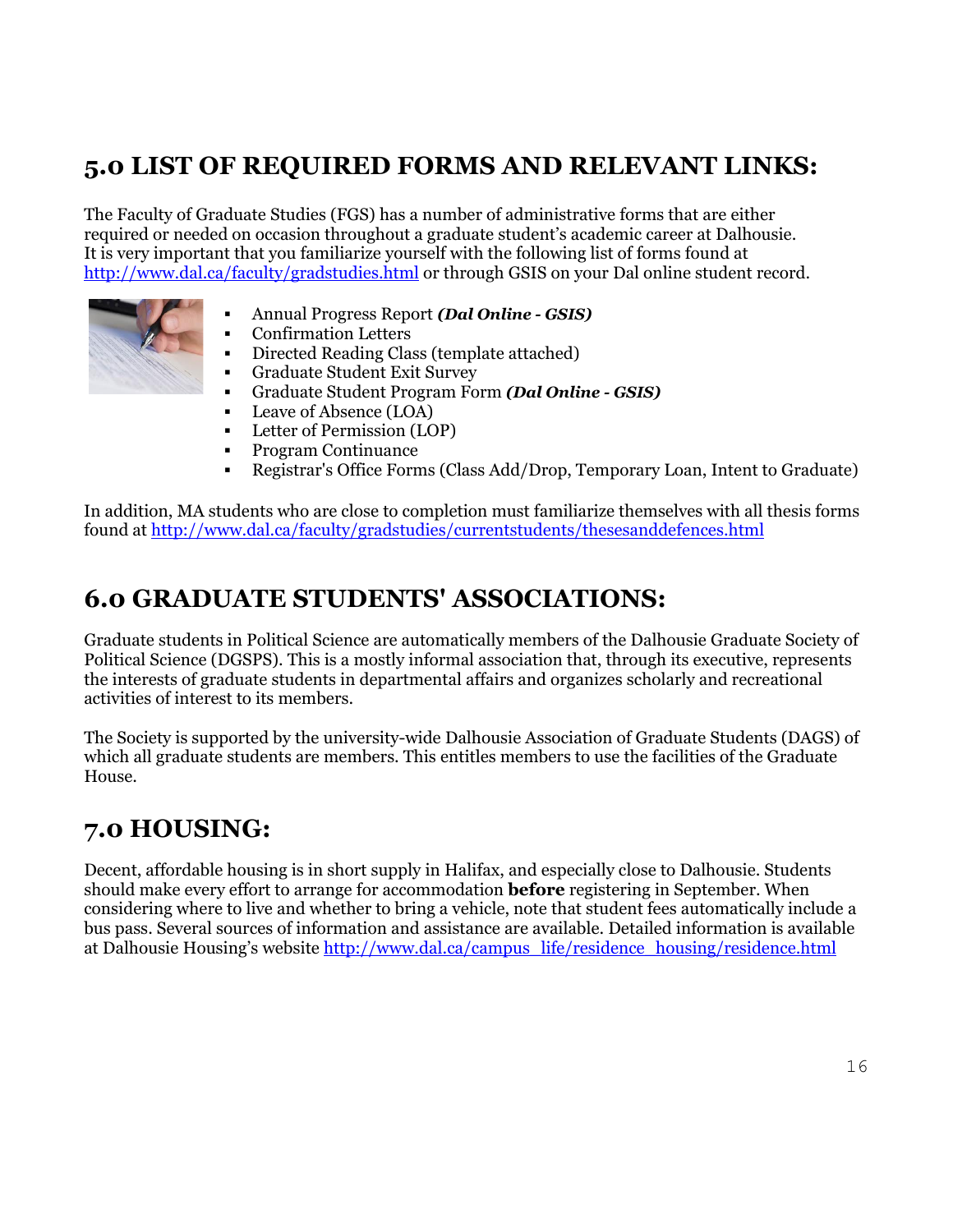# **8.0 INTERNATIONAL STUDENTS:**

Through the International Student Centre, Dalhousie offers a number of services specifically directed to the special needs of non-Canadian students. For detailed information, visit their website at [https://www.dal.ca/campus\\_life/international-centre.html](https://www.dal.ca/campus_life/international-centre.html)

# **9.0 FURTHER INFORMATION:**



For further information, please check out the Graduate programme web page

<http://www.dal.ca/faculty/arts/politicalscience/programs/graduate-programs.html> or <http://www.dal.ca/faculty/gradstudies.html>

Or contact the **Graduate Coordinator, Kristin Good (**[Kristin.Good@Dal.Ca](mailto:Kristin.Good@Dal.Ca) **) AND/OR Administrative Secretary,** Mary Okwese, Dept. of Political Science Dalhousie University, Halifax, N.S., B3H 4R2 PHONE: (902) 494-2396 FAX: (902) 494-3825 EMAIL: [psgrad@dal.ca](mailto:psgrad@dal.ca)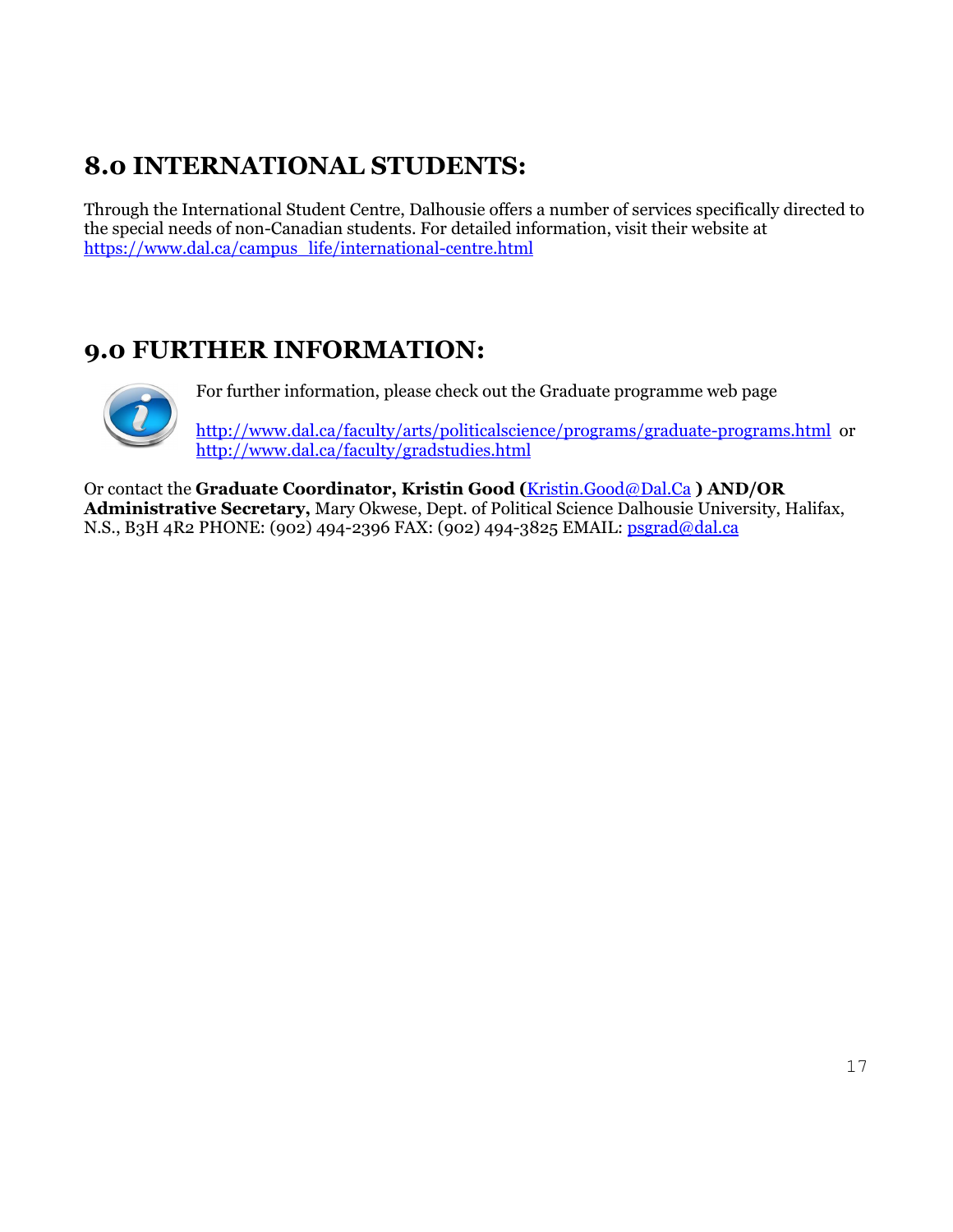## **Appendix A: Supervisors and Committee Members**

**Regular FGS Memberships who can sit as a Supervisor, Co-Supervisor, or Committee member AND Cross-Appointments who can sit as a Committee member (ONLY) if available are as follows:**

| <b>Last Name</b> | <b>First Name</b> | <b>Degree</b> | <b>Department</b>                                         |
|------------------|-------------------|---------------|-----------------------------------------------------------|
| Arthur           | Peter             | PhD           | <b>Political Science</b>                                  |
| Banerjee         | Kiran             | PhD           | <b>Political Science</b>                                  |
| <b>Black</b>     | David             | PhD           | <b>Political Science</b>                                  |
| <b>Bow</b>       | <b>Brian</b>      | PhD           | <b>Political Science</b>                                  |
| Cameron          | John              | PHD           | International Development Studies                         |
| Carbert          | Louise            | PhD           | <b>Political Science</b>                                  |
| Denike           | Margaret          | PhD           | <b>Political Science</b>                                  |
| Dodd             | Susan             | PhD           | University of King's College-Foundation Year Program      |
| Fierlbeck        | Katherine         | PhD           | <b>Political Science</b>                                  |
| Finbow           | Robert            | PhD           | <b>Political Science</b>                                  |
| Good             | Kristin           | PhD           | <b>Political Science</b>                                  |
| Griffiths        | Ann               | PhD           | <b>Political Science</b>                                  |
| Harvey           | Frank             | PhD           | Political Science/Provost and Vice-President Academic     |
| Hayden           | Anders            | PhD           | <b>Political Science</b>                                  |
| Kow              | Simon             | PhD           | University of King's College-Early Modern Studies Program |
| Mannathukkaren   | <b>Nissim</b>     | PhD           | International Development Studies                         |
| Pruysers         | Scott             | PhD           | <b>Political Science</b>                                  |
| Robertson        | Neil              | PhD           | University of King's College-Early Modern Studies Program |
| Sarson           | Leah              | PhD           | <b>Political Science</b>                                  |
| Turnbull         | Lori              | PhD           | Director, School of Public Administration                 |
| Zaiotti          | Ruben             | PhD           | <b>Political Science</b>                                  |

**The following Adjunct faculty appointments (outside of Dal) can sit on graduate student thesis committees as they have been approved for FGS membership within our department.**

| <b>Adjunct (FGS) list</b> |                   |                                                  |                 |                                                 |  |
|---------------------------|-------------------|--------------------------------------------------|-----------------|-------------------------------------------------|--|
| <b>Last Name</b>          | <b>First Name</b> | <b>Status</b>                                    | <b>End Date</b> | <b>Employer</b>                                 |  |
| Abelson                   | Donald            | Adjunct (Faculty of<br>Graduate Studies)         |                 | St. Francis Xavier University                   |  |
| Atkison                   | Larissa           | Adjunct (Faculty of<br><b>Graduate Studies</b> ) |                 | Dalhousie University                            |  |
| Bail                      | Florian           | Adjunct (Faculty of<br><b>Graduate Studies</b> ) | 30-Jun-23       | Retired Dalhousie University, Political Science |  |
| <b>Batt</b>               | Sharon            | Adjunct (Faculty of<br>Graduate Studies)         |                 | Independent Scholar and Writer                  |  |
| <b>Bickerton</b>          | James             |                                                  |                 | St. Francis Xavier University                   |  |
| Eichler                   | Maya              |                                                  |                 | Mount St. Vincent University                    |  |
| El-Masri                  | Samar             | Adjunct (Faculty of<br>Graduate Studies)         | 30-Jun-21       | Western University (part-time)                  |  |
| Huish                     | Robert            | Adjunct (Faculty of<br>Graduate Studies)         |                 |                                                 |  |
| Kenyon                    | Kristi            | Adjunct (Faculty of<br><b>Graduate Studies</b> ) | 30-Jun-21       | University of Winnipeg                          |  |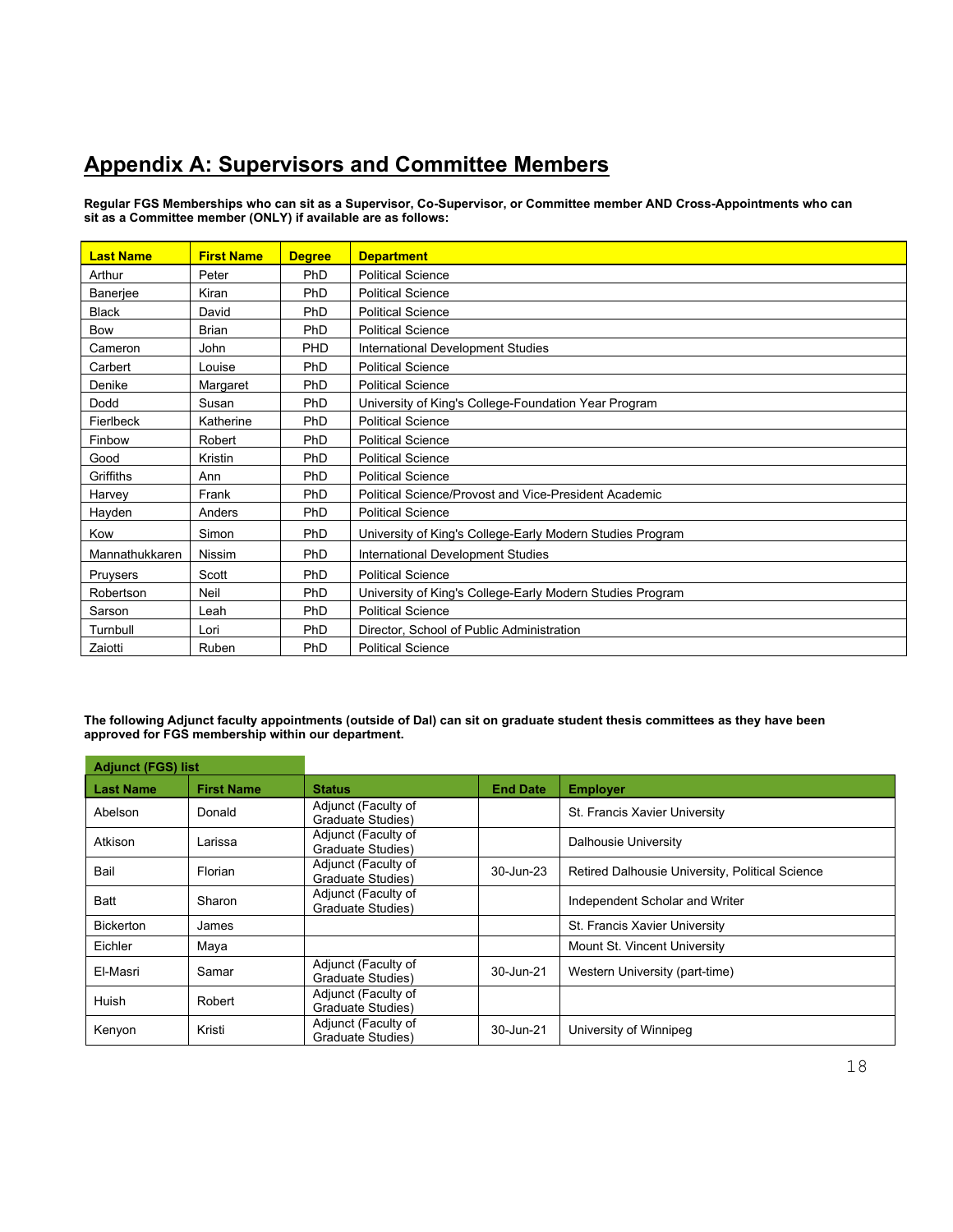| Levesque          | Mario       | Adjunct (Faculty of<br>Graduate Studies) |           | Mount Allison University                                                                                                               |  |
|-------------------|-------------|------------------------------------------|-----------|----------------------------------------------------------------------------------------------------------------------------------------|--|
| Levin             | Jamie       | Adjunct (Faculty of<br>Graduate Studies) |           | St. Francis Xavier University                                                                                                          |  |
| <b>McGibbon</b>   | Elizabeth   | Adjunct (Faculty of<br>Graduate Studies) | 30-Jun-23 | St. Francis Xavier University                                                                                                          |  |
| <b>Middlemiss</b> | Dan         | Adjunct (Faculty of<br>Graduate Studies) |           | Dalhousie University (Retired)                                                                                                         |  |
| Savard            | Jean        | Adjunct (Faculty of<br>Graduate Studies) |           | École nationale d'administration publique                                                                                              |  |
| Savioe            | Donald      | Adjunct (Faculty of<br>Graduate Studies) | 30-Jun-21 | Universite de Moncton                                                                                                                  |  |
| Shaw              | Timothy     | Adjunct (Faculty of<br>Graduate Studies) | 30-Jun-23 | University of Massachusetts Boston                                                                                                     |  |
| Smith             | Heather     | Adjunct (Faculty of<br>Graduate Studies) |           | University of Northern BC and Visiting Scholar Political<br>Science, Dalhousie University                                              |  |
| <b>Stairs</b>     | Denis       | Adjunct (Faculty of<br>Graduate Studies) | 30-Jun-22 | Retired Dal Univ., Political Science                                                                                                   |  |
| Stienstra         | Deborah     | Adjunct (Faculty of<br>Graduate Studies) | 30-Jun-21 | University of Guelph                                                                                                                   |  |
| Vural             | <b>lpek</b> | Adjunct (Faculty of<br>Graduate Studies) |           | <b>Dalhousie University</b>                                                                                                            |  |
| Whitman           | Shelly      | Adjunct (Faculty of<br>Graduate Studies) | 30-Jun-22 | Centre for the Study of Security and Development Fellow,<br>Executive Director, Romeo Dallaire Child Soldiers<br>Initiative, Dal Univ. |  |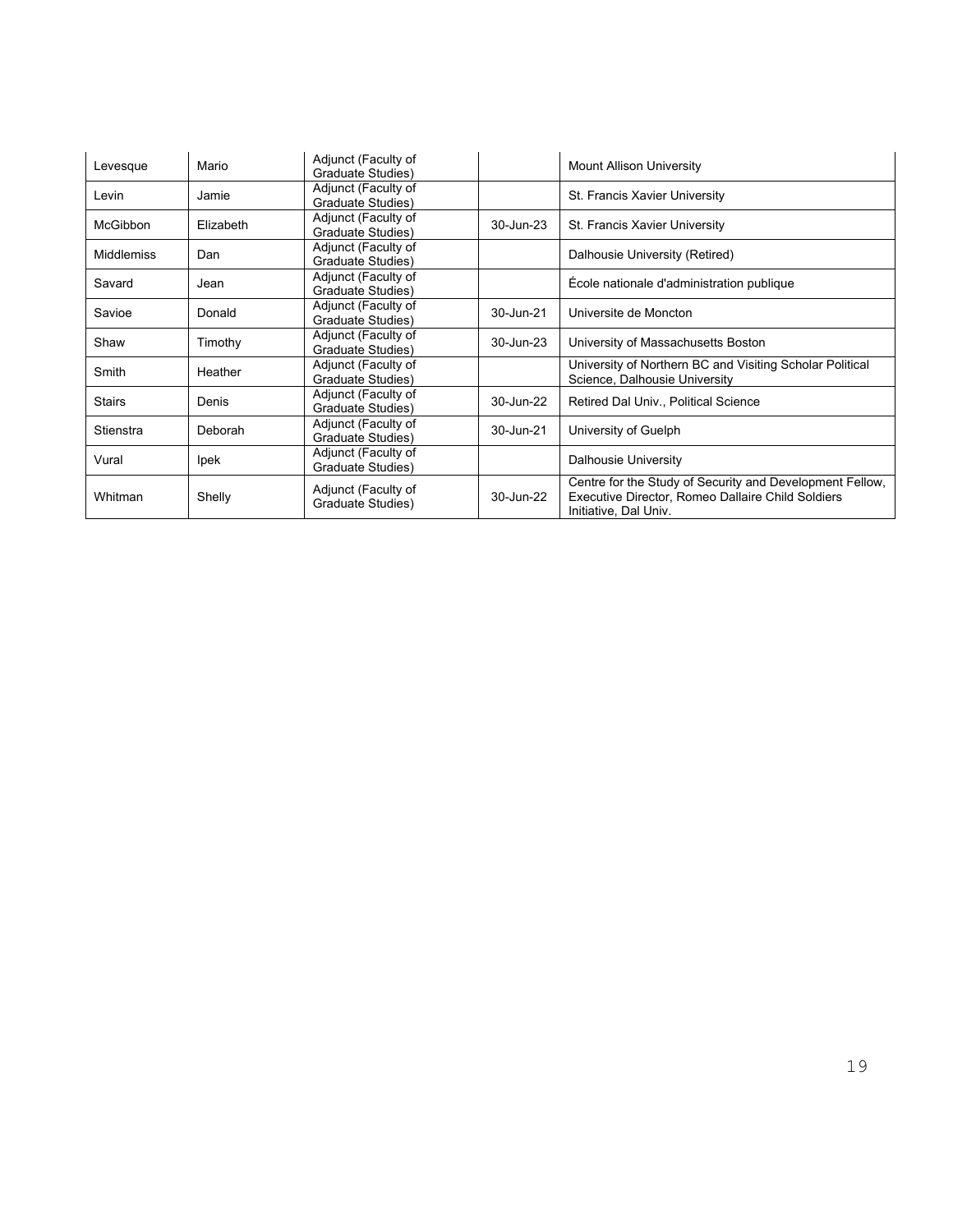## **APPENDIX B: Directed Reading Class Template**

## **Department of Political Science - DIRECTED READING CLASS Please submit a signed hard copy of this form to the Graduate Coordinator – ELECTRONIC FORM can be obtained from Graduate Coordinator or Mary**

#### **STUDENT NAME & BANNER NUMBER:**

DEGREE: START DATE IN PROGRAM: DEPARTMENT: TERM IN WHICH READING CLASS WILL BE HELD:

#### **PROFESSOR: BRIEF TITLE OF READING CLASS: DESCRIPTION OF CLASS (150-300 words): OBJECTIVES:**

#### **EVALUATION:**

- First assignment (%): (include brief description format, length, deadline, etc.) –
- Second assignment (%):
- Third assignment (%):
- Fourth assignment (%):
- …

#### **TOPICS/READING LIST: identify each topic to be discussed and provide a reading list for each topic.**

1. 2. 3. … SIGNATURE (STUDENT): \_\_\_\_\_\_\_\_\_\_\_\_\_\_\_\_\_\_\_\_\_\_\_\_\_\_\_\_DATE: \_\_\_\_\_\_\_\_\_\_\_\_\_\_\_\_ SIGNATURE (PROFESSOR): \_\_\_\_\_\_\_\_\_\_\_\_\_\_\_\_\_\_\_\_\_\_\_\_\_\_\_\_\_\_\_\_\_\_\_DATE: \_\_\_\_\_\_\_\_\_\_\_\_\_\_\_\_ SIGNATURE (GRADUATE COORDINATOR): \_\_\_\_\_\_\_\_\_\_\_\_\_\_\_\_\_\_\_\_\_\_\_\_\_\_\_\_\_\_DATE: \_\_\_\_\_\_\_\_\_\_\_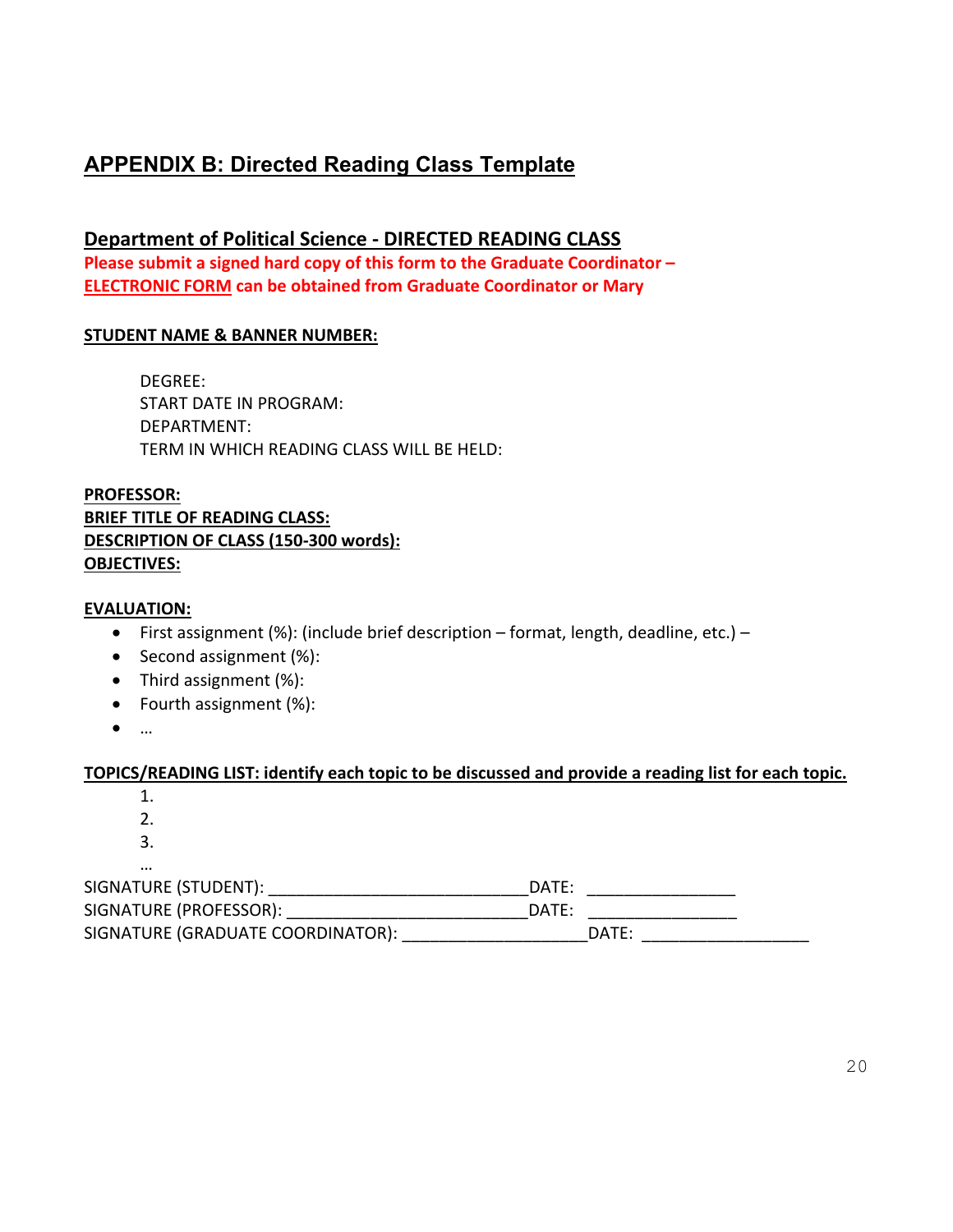# **Appendix C: Preliminary Information Form**

(due Friday, October 1, 2021)

| <b>Student Name:</b>      |                                                                                                                       |  |
|---------------------------|-----------------------------------------------------------------------------------------------------------------------|--|
| <b>Student Number:</b>    |                                                                                                                       |  |
| Supervisor:               |                                                                                                                       |  |
| Thesis Title:             |                                                                                                                       |  |
|                           |                                                                                                                       |  |
|                           |                                                                                                                       |  |
|                           |                                                                                                                       |  |
|                           |                                                                                                                       |  |
|                           |                                                                                                                       |  |
|                           |                                                                                                                       |  |
|                           | <u> 1989 - Johann John Stoff, deutscher Stoffen und der Stoffen und der Stoffen und der Stoffen und der Stoffen u</u> |  |
| <b>Student Signature:</b> |                                                                                                                       |  |
|                           |                                                                                                                       |  |
| Date:                     |                                                                                                                       |  |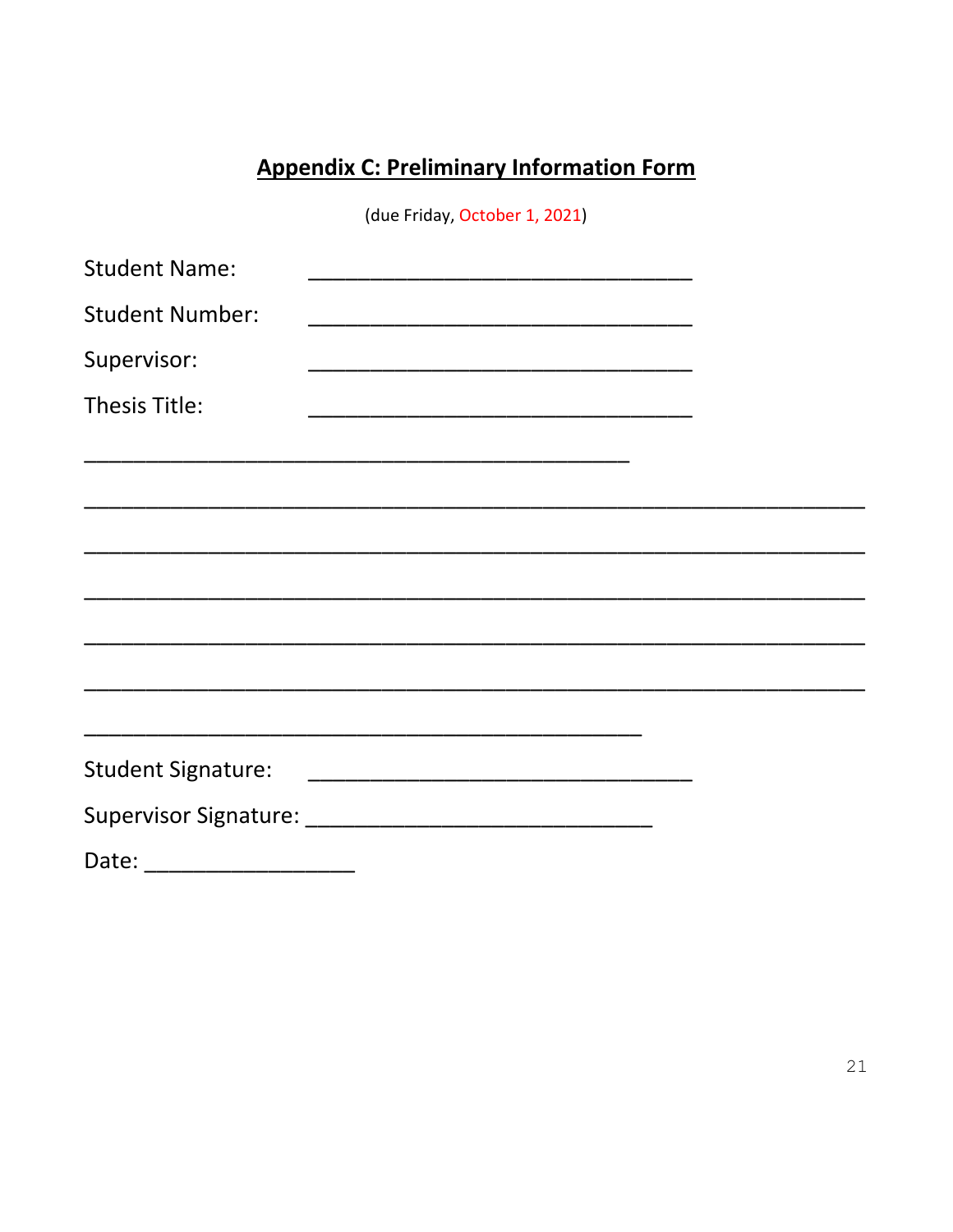# **Appendix D: MA thesis proposal template**

Thesis proposals should be 15-20 pages + bibliography (double spaced; 1-inch margins; 12 pt. font). It is recommended that you view the formatting guidelines and templates provided by FGS

[\(https://www.dal.ca/faculty/gradstudies/currentstudents/thesesanddefences/format.html\)](https://www.dal.ca/faculty/gradstudies/currentstudents/thesesanddefences/format.html) before you begin writing so that stylistic changes after the fact are kept to a minimum. **1. Thesis Statement and Research Objectives (2-3 pages):**

The main purpose of the MA proposal is to convince your thesis committee that you have identified an 'important' question that demands a clear answer, and you are the right person, with the right approach, to provide that answer. You should begin with a very clear description of the problem(s) you intend to address in your thesis, and an explanation for why they are important. Try to be as precise as you can about your questions, puzzles, hypotheses, perspective or the debates you will engage (or resolve) through your research.

- what is the purpose of your study?
- what do you wish to prove or disprove?
- what is your thesis/hypothesis? how conventional or counterintuitive is this thesis?
- why do you want to undertake this particular project?
- why is it important/relevant and what do you hope to contribute?
- do you expect to uncover/reveal key policy recommendation?

## **2. Relation to Current Knowledge/Literature/Theoretical Perspectives (8-10 pages):**

You will need to provide a detailed overview and assessment of the relevant literature. The only way to establish the originality and/or importance of your 'contribution to knowledge' is to situate your research within the literature. It is imperative in this section to clearly establish how your research will challenge, critique, reinterpret, build on or deconstruct conventional wisdom on the topic, puzzle or cases you've selected.

- what is the received/accepted/conventional wisdom in the literature on the issue? How do other authors explain/address the issue in which you are interested (or do they)?
- what are the strengths and weaknesses of the current state of knowledge on the subject?
- what central puzzles will you be focusing on or attempting to resolve?
- how will your study, approach or case contribute to or challenge conventional wisdom?
- how will your research create new knowledge on the subject?
- why is your work original and important?

## **3. Methodology (3-5 pages):**